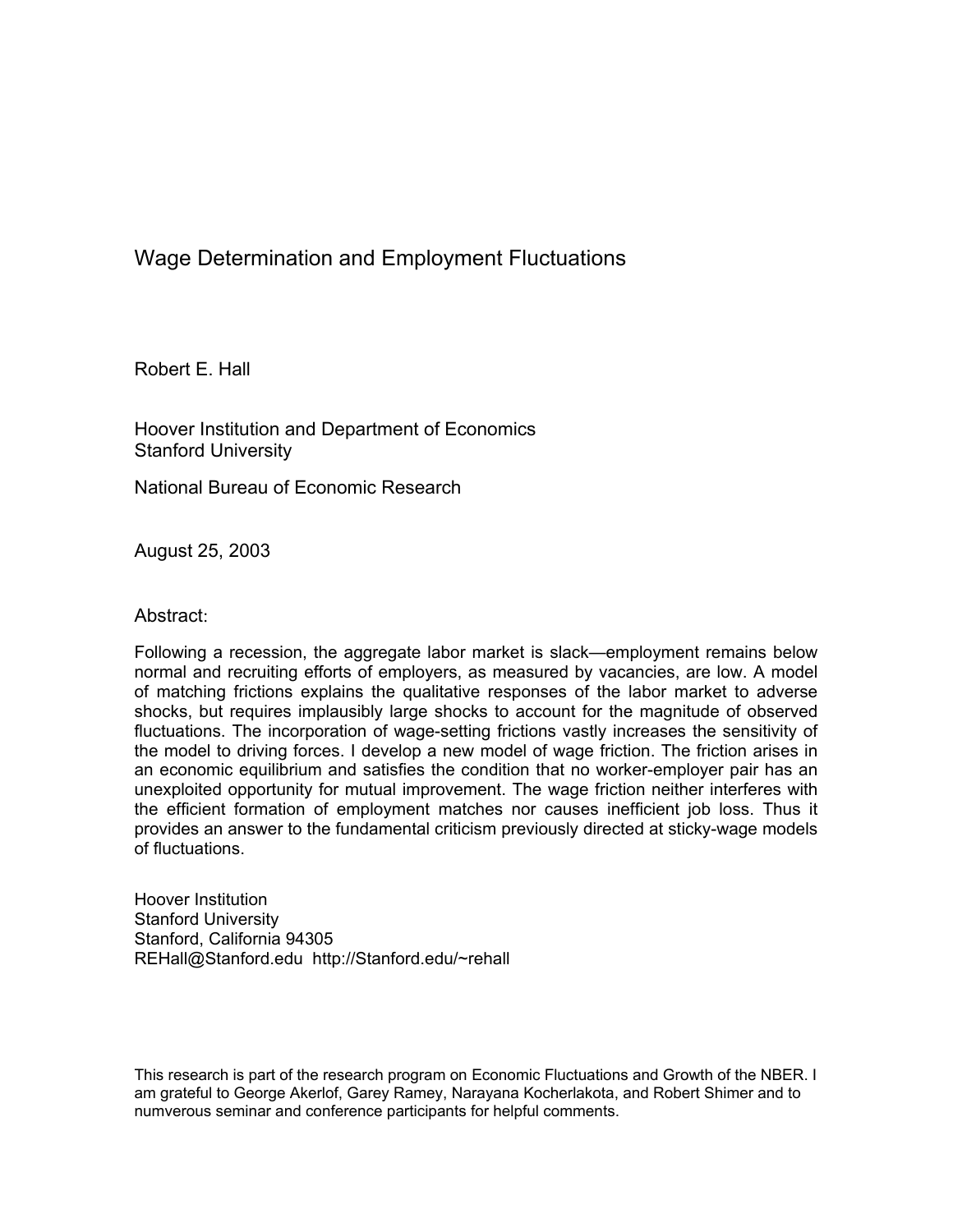## **I. Introduction**

Modern economies experience substantial fluctuations in aggregate output and employment. In recessions, employment falls and unemployment rises. In the years immediately after a recession, the labor market is slack—unemployment remains high and the vacancy rate and other measures of employer recruiting effort are abnormally low. Unemployment is determined by the rate at which workers lose jobs and the rate at which the unemployed find jobs. I develop a model of fluctuations embodying both matching and wage frictions. The incorporation of a wage friction makes employment realistically sensitive to driving forces. My characterization of the wage friction is rather different from earlier ideas of wage rigidity and more closely integrated with the matching process. The model with both wage and matching frictions describes an economic equilibrium and overcomes the arbitrary disequilibrium character of earlier sticky-wage models.

A line of research starting with Diamond [1982], Mortensen [1982], and Pissarides [1985]—nicely summarized in Pissarides's [2000] book and in Shimer [2003]—provides an account of unemployment as a productive use of time. I adopt many of the elements of their model—the DMP model—in this paper. The DMP model views the labor market in terms of an economic equilibrium where workers and employers interact purposefully. A friction in matching unemployed workers to recruiting employers accounts for the existence of unemployment. Variations in the economic environment lead to fluctuations in unemployment. The DMP model portrays wage determination as a Nash bargain, where employers receive a constant fraction of the match surplus. The payoff to recruiting activity—the employers' share of the surplus—is not very sensitive to driving forces. Hence the DMP model cannot explain the magnitude of movements in recruiting activity. In reality, the labor market slackens substantially in recessions and workers encounter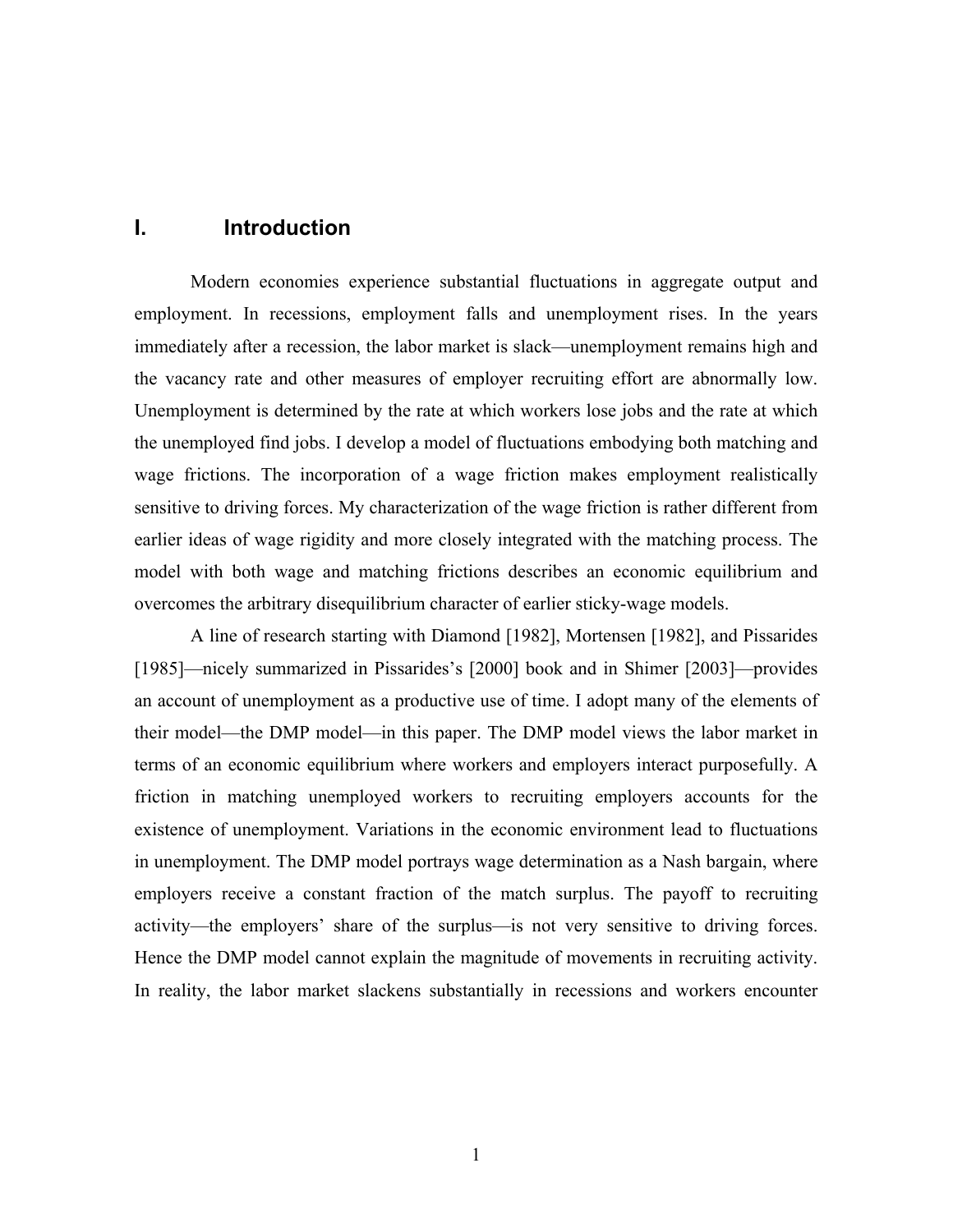difficulty in finding jobs, but the DMP model with Nash-bargain wage determination suggests stability in job-finding rates under plausible variations in the driving forces.

In a model with matching frictions, the bargaining set for wage determination is relatively wide, because the difficulty in locating matches creates match capital the moment a tentative match is made. The value of the match capital determines the gap between the minimum wage acceptable to the worker and the maximum wage acceptable to the employer. From the perspective of bilateral bargaining theory in general, *any* wage within the bargaining set could be an outcome of the bargain. The Nash bargain sets the wage at a weighted average of the limiting wages, with a fixed weight over time. The alternative I offer permits variations over time in the position of the wage within the bargaining set. When the wage is relatively high—closer to the employer's maximum—the employer anticipates less of the surplus from new matches and puts correspondingly less effort into recruiting workers. Jobs become hard to find, unemployment rises, and employment falls.

In the wage-friction model I develop, when changes in the economic environment shift the boundaries of the bargaining set, at first the wage remains close to constant. Then the wage adjusts over time because—thanks to heterogeneity in matches—the wage in some cases falls outside the bargaining set and is then moved to the boundary of the set. This mechanism guarantees that wage rigidity never results in an allocation of labor that is inefficient from the joint perspective of worker and employer. Consequently, the model provides a full answer to Barro's [1977] condemnation of sticky-wage models for invoking an inefficiency that intelligent actors could easily avoid. Unlike frictions portrayed as essentially arbitrary restrictions on the ability to set wages or prices—such as in Calvo's [1983] well-known model for prices—the friction considered here arises within an economic equilibrium. It satisfies the criterion that no employer-worker pair foregoes bilateral opportunities for mutual improvement.

Although wage rigidity has no effect on the formation of a job match once worker and employer meet and no effect on the continuation of the match, rigidity does have a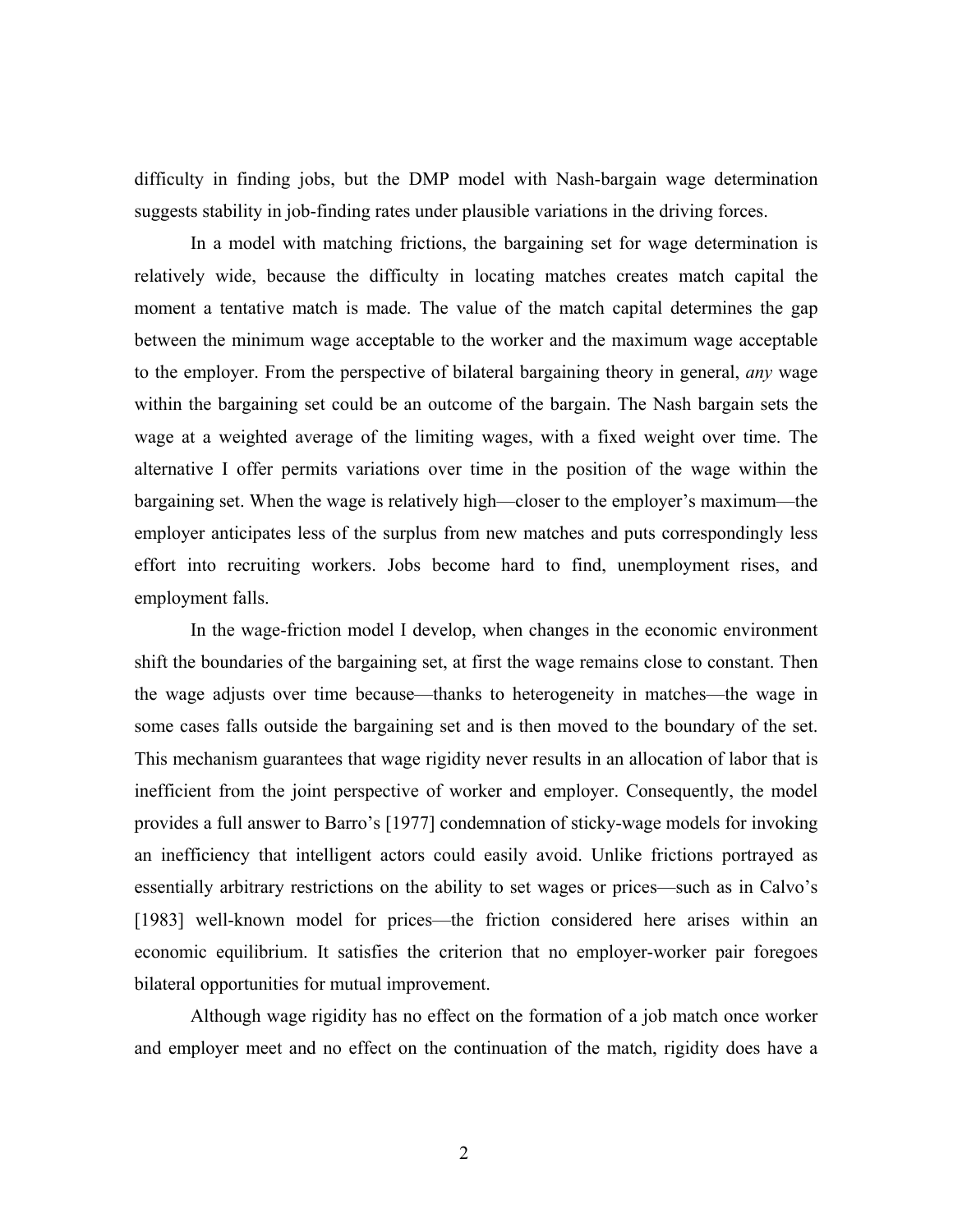profound influence on the search process. If wages are toward the upper end of the bargaining set, the incentives that employers face to look for additional workers are low. I start the paper with evidence about the remarkably strong procyclical movements of helpwanted advertising and vacancies. This evidence supports the mechanism proposed here.

I then turn to the model. I adopt the matching friction of the DMP model. But as Shimer [2003] and Veracierto [2002] have stressed, the DMP model and others with the same basic view of the labor market do not offer a plausible explanation of observed fluctuations in unemployment. The magnitude of changes in driving forces needed to account for the rise in unemployment and decline in recruiting effort during slumps is much too large to fit the facts about the U.S. economy. For this reason—and following Shimer's suggestion—I introduce the wage friction into the DMP setup. The resulting model makes recruiting effort, job-finding rates, and unemployment remarkably sensitive to changes in determinants. A small decline in the product price, productivity, or increase in input prices results in a slump in the labor market. With the wage friction, these changes depress employers' returns to recruiting substantially. The offsetting decline in the wage that occurs instantly in the DMP model is delayed by the wage friction. The immediate effect is a decline in recruiting efforts, a lower job-finding rate, and a slacker labor market with higher unemployment.

# **II. Variations in Recruiting Effort**

The DMP model captures recruiting effort in the vacancy rate. Prior to the beginning of the Job Openings and Labor Turnover Survey (JOLTS) in December 2000, no direct measures of vacancies have been available for the U.S. labor market. Previous authors have suggested—reasonably persuasively—that data on help-wanted advertising provided good evidence about variations in vacancies over time. Figure 1 shows the Conference Board's index of help-wanted advertising since 1951. Recruiting effort as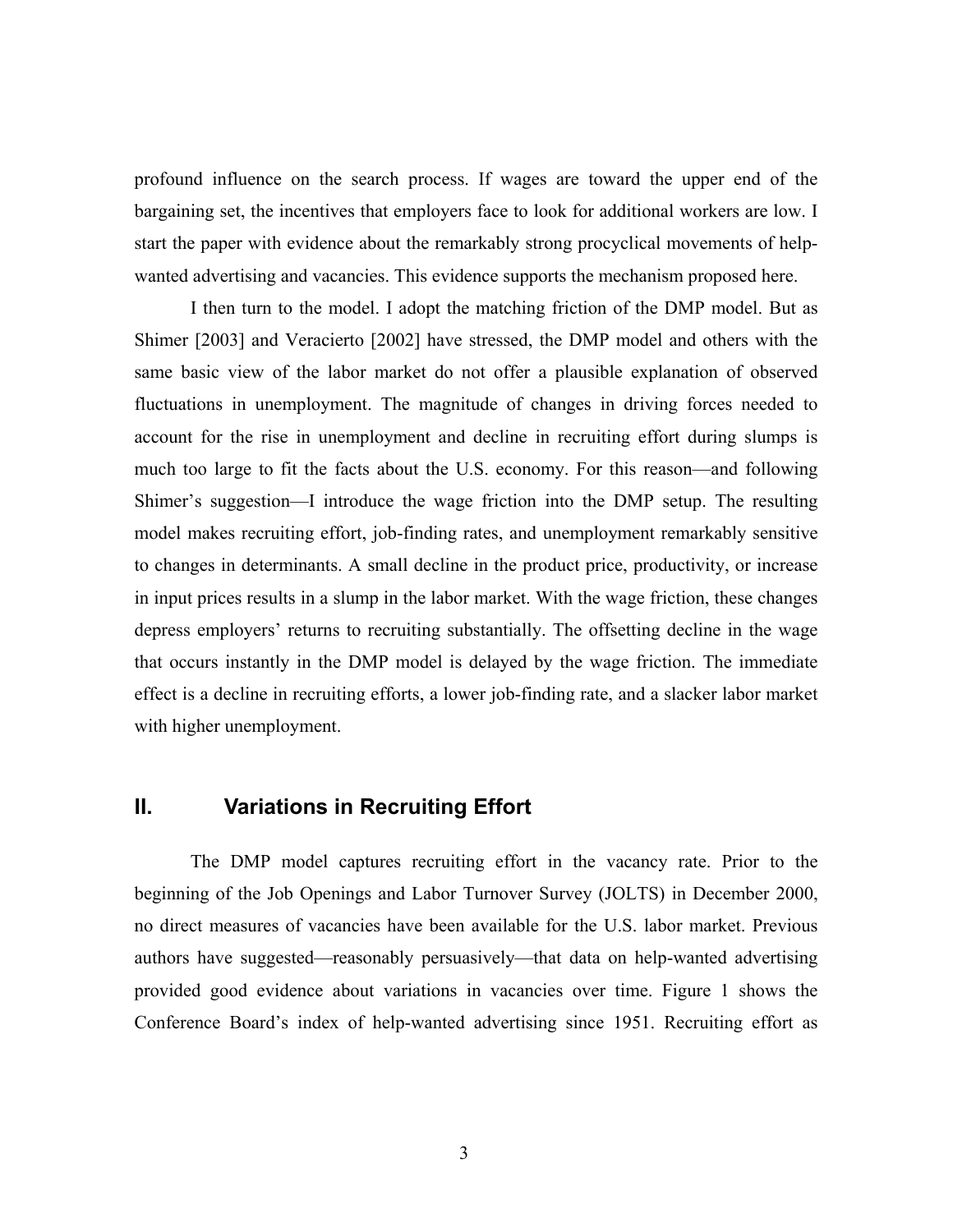measured by advertising is remarkably volatile. It is not uncommon for advertising to fall by 50 percent from peak to trough, as it did from 2000 to 2003.



#### **Figure 1. Index of Help-Wanted Advertising**

Source: The Conference Board, http://www.globalindicators.org

Table 1 shows data from JOLTS on vacancies by industry for the period of slackening of the labor market since late 2000. The figures confirm the high volatility of vacancies suggested by the data on help-wanted advertising. The data show that vacancies have declined in almost all industries. Although the forces that caused the downturn in the economy disproportionately affected a few industries far more than others—notably computers, software, and telecommunications equipment—the softening of the labor market was economy-wide. The new data strongly confirm the position of Abraham and Katz [1986] that recessions are times when the labor markets of almost all industries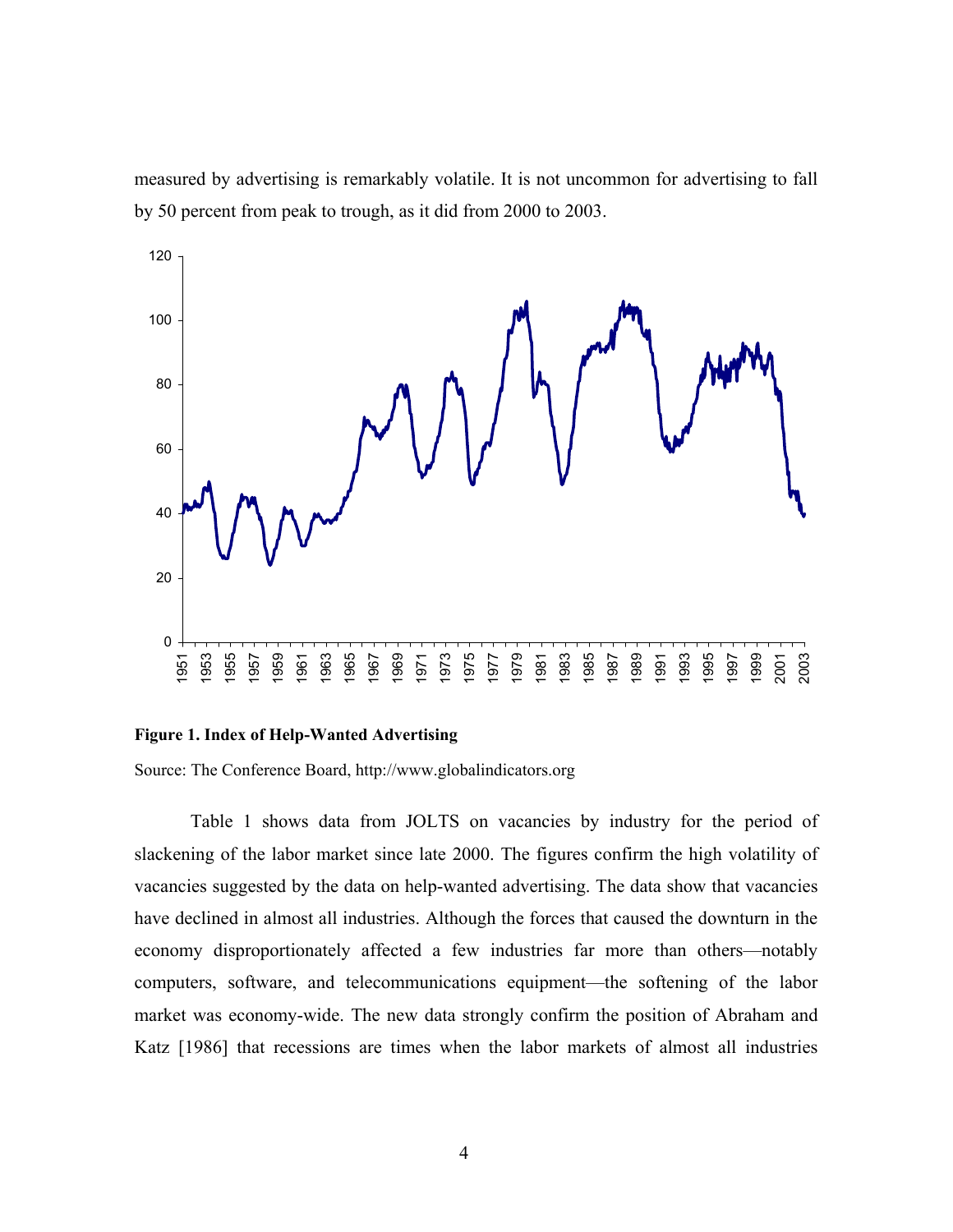slacken—not times when workers move from industries with slack markets to others with tight markets. I conclude that a realistic model of the labor market needs to invoke a market-wide force that has powerful effects on the recruiting efforts of employers.

| Industry                            | Ratio of<br>vacancy rates in |
|-------------------------------------|------------------------------|
|                                     | 12/02 and 12/00              |
| Mining                              | 0.36                         |
| Construction                        | 0.38                         |
| Durables                            | 0.45                         |
| Nondurables                         | 0.48                         |
| Transportation and utilities        | 0.80                         |
| Wholesale trade                     | 0.52                         |
| Retail trade                        | 0.60                         |
| Finance, insurance, and real estate | 0.79                         |
| Services                            | 0.68                         |
| Federal government                  | 0.54                         |
| State and local government          | 0.70                         |

**Table 1. Change in Vacancy Rates by Industry in JOLTS, December 2000 to December 2002** 

## **III. Model of the Labor Market**

### A. The Matching Process and Recruiting Effort

I adopt the standard view of the matching friction in the labor market. The flow of candidate matches results from the application of a constant-returns matching technology to vacancies, *v* , and unemployment, *u* (both are expressed as ratios to the labor force). Let *x* be the ratio of vacancies to unemployment and let  $\phi(x)$  be the per-period probability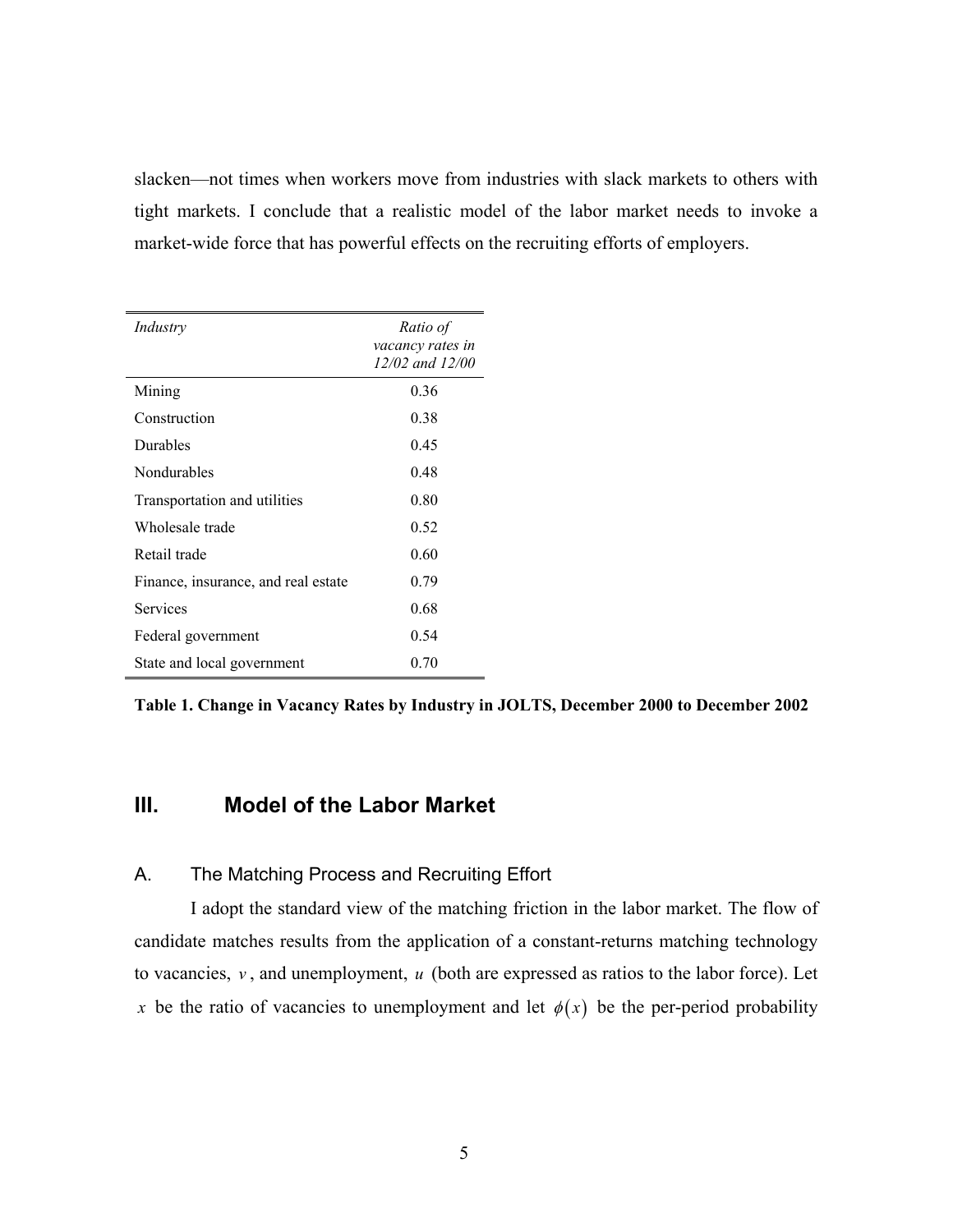that a searching worker will find a job. Let  $\rho(x) = \frac{\phi(x)}{x}$ *x*  $\rho(x) = \frac{\phi(x)}{x}$  be the per-period probability that an employer will fill a vacancy.  $\phi$  is an increasing function and  $\rho$  is a decreasing function. Employers open vacancies and initiate the recruiting process whenever it is profitable to do so.

The vacancy/unemployment ratio, *x*, serves as the indicator of labor-market conditions in the model. In a tight market with a high ratio of vacancies to unemployment, the unemployed find it easy to locate new jobs, so the job-finding rate  $\phi(x)$  is high. Employers find it difficult to locate new workers, so the job-filling rate  $\rho(x)$  is low. The matching model gives a precise meaning to the notion of tight and slack markets.

A standard specification for the matching technology is

$$
\phi(x) = \omega x^{\alpha} \tag{3.1}
$$

The parameter  $\omega$  controls the efficiency of matching and the parameter  $\alpha$  splits the variation between changes in job-finding rates and changes in job-filling rates. The underlying matching function gives an elasticity of  $\alpha$  to vacancies and 1– $\alpha$  to unemployment.

### B. Separations

For simplicity, I assume a fixed hazard, *s*, that a job will end. In the U.S. labor market, separations that result in unemployment appear to rise somewhat when unemployment rises, but separations involving direct re-employment in new jobs decline. JOLTS measures the sum of the two flows; the sum rose moderately from December 2000 through the most recently reported data. The situation is further complicated by the flows into unemployment of people who were previously out of the labor force and the flows of unemployed people back out of the labor force (see Blanchard and Diamond [1990]). My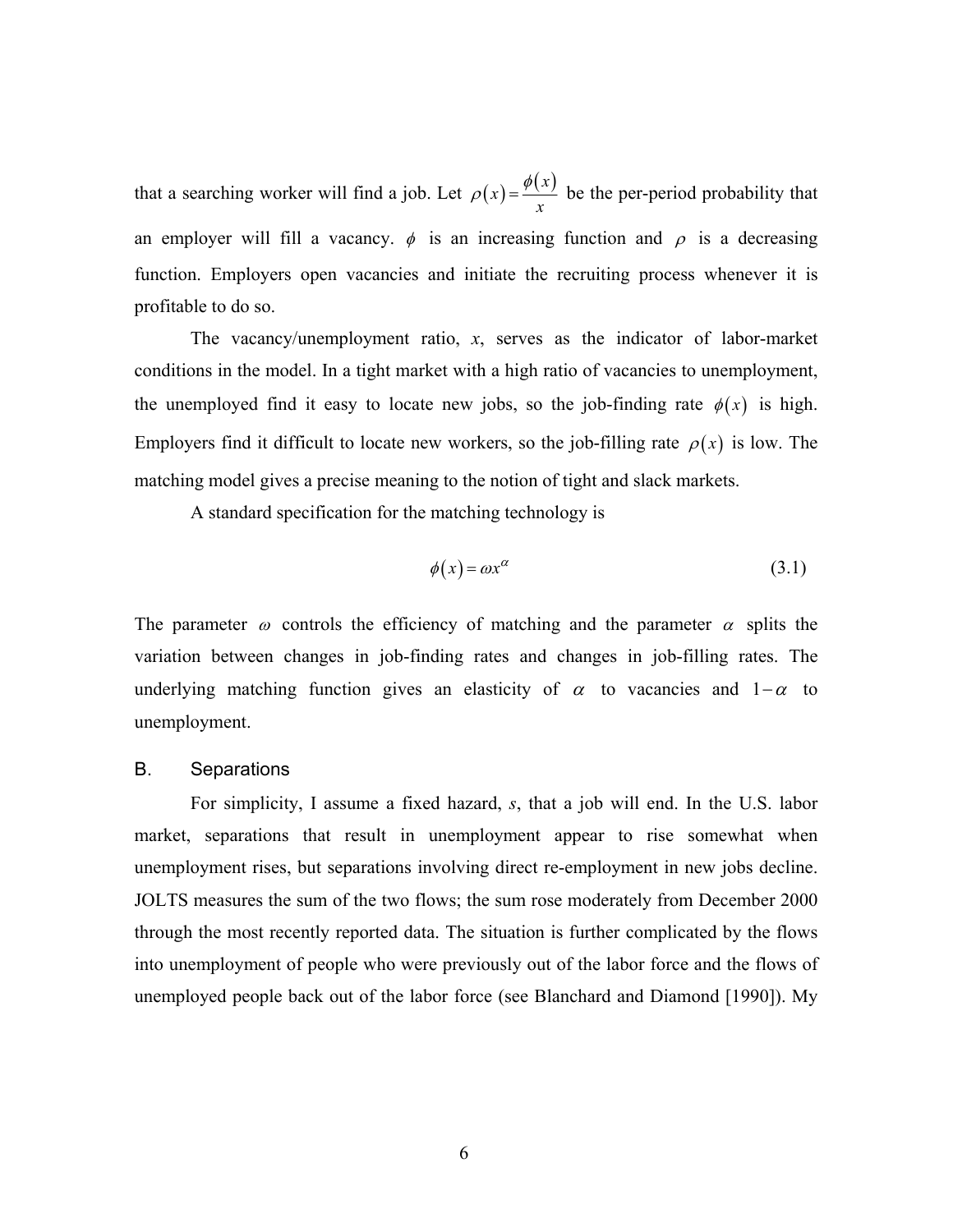model in its present form does not claim to do justice to these aspects of labor-market dynamics.

It is straightforward to extend the model to make separations endogenous. The key properties considered here would not be altered by that extension. Because the U.S. has a well-defined Beveridge curve, nicely traced out by the data from JOLTS and the unemployment survey for the contraction that began in early 2001, separations cannot be too sensitive to driving forces, else the model would be unable to explain the high amplitude of variations in vacancies documented in Table 1. Higher separations in slack markets would require higher vacancies to maintain stochastic equilibrium in the market and this influence could flatten the Beveridge curve unrealistically (see Shimer [2003]).

In addition to ruling out endogenous movements of the separation rate, my assumption also rules out exogenous movements. That is, I do not take spontaneous fluctuations in the separation rate as a driving force in the model. A spontaneous burst of separations raises both unemployment and vacancies and shifts the Beveridge curve outward. The stability of the Beveridge curve argues against the importance of such a driving force (see Abraham and Katz [1986]).

### C. Equilibrium with Matching Friction

The following is derived fairly directly from Pissarides [2000] and Shimer [2003]. I use discrete time to facilitate computations. I let  $\lambda$  be the value a worker enjoys when searching (leisure value and unemployment compensation). The price of output is  $p_t$ . Other inputs needed to produce the unit of output cost *c*. And it costs *k* in recruiting costs to hold a vacancy open for one period. Workers and firms are risk-neutral and discount the future at rate  $\beta$ .

The model is conveniently specified in terms of Bellman value-transition equations. Let  $U_t$  be the value a worker associates with being unemployed and searching for a new job and let  $E_t$  be the value the worker associates with being in a job, after receiving that period's wage payment,  $w_t$ . Let  $J_t$  be the value the employer associates with a filled job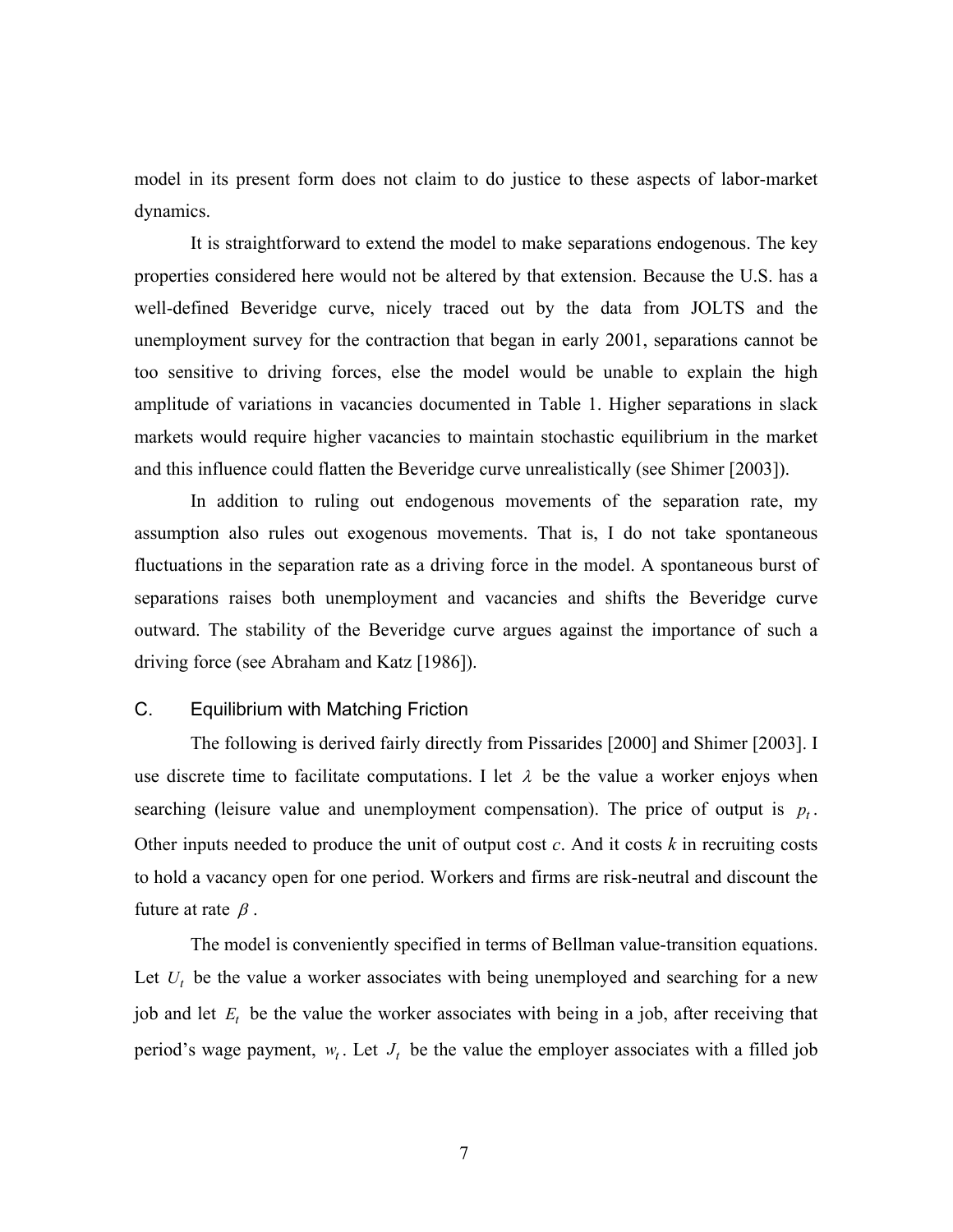after making the wage payment. I assume, as is standard in this literature, that employers expand recruiting effort to the point of zero profit, so the value associated with an unfilled vacancy is zero.

The value transition equations are:

$$
U_t = \beta \Big[ \phi(x_t) \big( w_{t+1} + E_{t+1} \big) + \big( 1 - \phi(x_t) \big) \big( U_{t+1} + \lambda_{t+1} \big) \Big] \tag{3.2}
$$

$$
E_t = \beta \big[ \big( 1 - s \big) \big( E_{t+1} + w_{t+1} \big) + s \big( U_{t+1} + \lambda_{t+1} \big) \big] \tag{3.3}
$$

$$
J_t = \beta (1 - s) (J_{t+1} + p_{t+1} - c_t - w_{t+1})
$$
\n(3.4)

$$
0 = \beta \rho(x_t) (J_{t+1} + p_{t+1} - c_t - w_{t+1}) - k \tag{3.5}
$$

Conditional on the wage,  $w_t$ , and future values of other variables, the first three equations determine the current values of  $U_t$ ,  $E_t$ , and  $J_t$ . Equation (3.5) captures a central aspect of the model: Given the anticipated payoff from making a match,  $J_{t+1} + p_{t+1} - c_{t+1} - w_{t+1}$ , firms create vacancies up to the point where the payoff is canceled by the recruiting cost, *k*. As they create more vacancies,  $x_t$  rises, recruiting success,  $\rho(x_t)$ falls, and the point of zero net payoff is achieved. This pins down the key variable,  $x_t$ , the vacancy/unemployment ratio.

#### D. Wage Determination

Here I depart from the DMP model, which views wage determination as the outcome of a Nash bargain. In this model, a worker with a reservation wage  $\underline{w} = U + \lambda - E$  is matched with an employer with a reservation wage  $\overline{w} = J + p - c$ . The symmetric Nash bargain would be the average of the two values. Instead, I characterize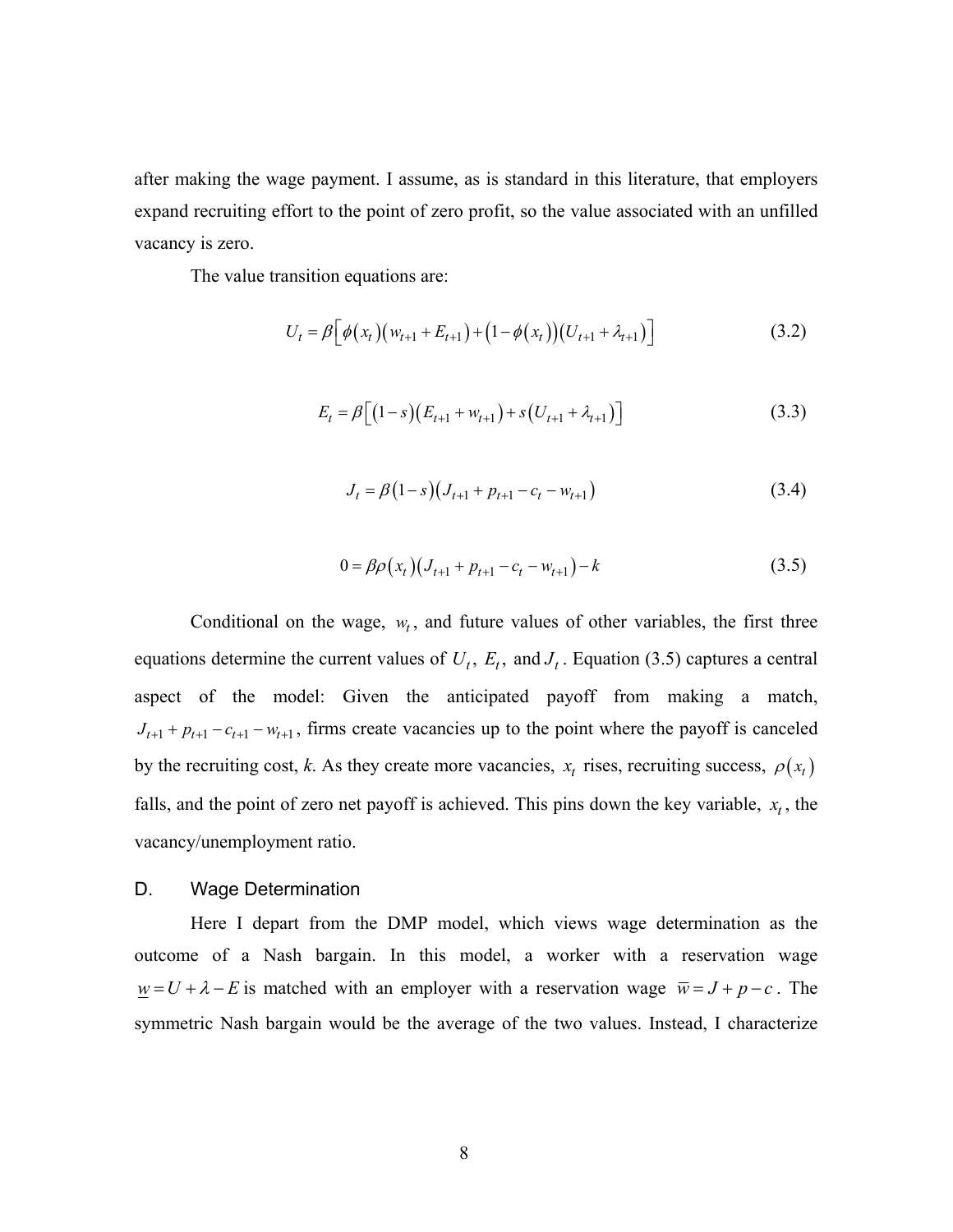wage determination in terms of a Nash [1953] demand game or auction (see also Chatterjee and Samuelson [1983] and Myerson and Satterthwaite [1983]). In the auction, worker and employer know one another's reservation values. The worker proposes a wage,  $w_L$ , and the firm, without knowing the worker's proposal, makes its own proposal,  $w_H$ . If  $w_L \leq w_H$ , the match is made or continues and the wage is agreed to be  $w = \kappa w_L + (1 - \kappa) w_H$  with  $0 < \kappa < 1$ . The auction has the property that *any w* in the bargaining set  $[\underline{w}, \overline{w}]$  is a Nash equilibrium. Believing that the worker is bidding  $w_L$ , the firm will bid  $w_L$  as well, provided that  $w_L \leq \overline{w}$ . Similarly, believing that the firm is bidding  $w_H$ , the worker will bid  $w_H$  as well, provided  $w \leq w_H$ . Thus any  $w = w_L = w_H \in [\underline{w}, \overline{w}]$  is a Nash equilibrium. Nash proposed the celebrated equilibrium selection rule—the Nash bargain—adopted in the DMP model.

I specify a different equilibrium selection rule to pin down the wage within the bargaining set. The basic idea is that the previous period's wage sets the norm for this period's wage. Akerlof, Dickens, and Perry [1996] discuss this type of a wage norm and Bewley [1999] provides evidence about the operation of a modern labor market under such a norm. Those authors focus on the avoidance of downward wage adjustments, but many of their ideas point toward the absence of immediate upward wage adjustments as well. My specification is limited in a way not previously considered in the literature on wage rigidity—I do not permit the norm to lie outside the bargaining set. The earlier work implied inefficient outcomes, especially the loss of a job under conditions where both worker and employer could have been better off with a wage adjustment. The wage norm I consider interferes neither with the formation of efficient matches once the parties are in touch with one another nor with the preservation of jobs with positive surplus. Inefficient separations cannot occur. As a result, the model provides a full answer to Barro's [1977] indictment of sticky wage models for invoking unexplained inefficiencies in economic arrangements.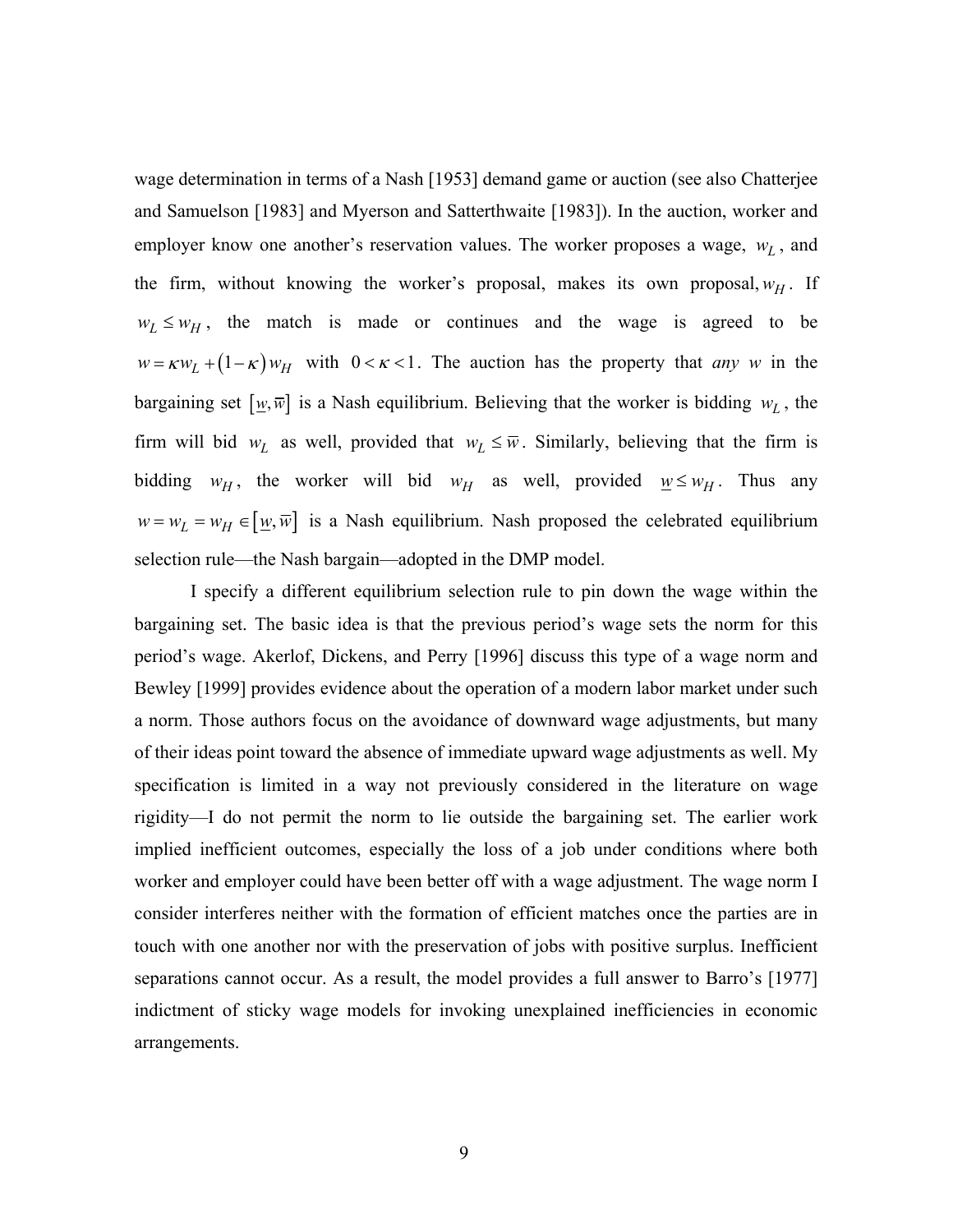In the simplest application of the idea, the wage would remain at its previous level as long as that level remained within the bargaining set. From a starting point where the wage is in the middle of the bargaining set, and for moderate disturbances that do not move the boundaries of the bargaining set past that wage, the wage simply remains fixed.

Strict fixity of the wage is not a reasonable property for a dynamic model. To formulate a more realistic version with gradual wage adjustment, I introduce heterogeneity into the model. Suppose that each wage bargain contains an idiosyncratic random shift,  $\eta$ , in the boundaries of the bargaining set, so that the set becomes  $[\underline{w} + \eta, \overline{w} + \eta]$ . The equilibrium selection rule becomes

$$
w_t(\eta) = \underline{w}_t + \eta \text{ if } w_{t-1} < \underline{w}_t + \eta
$$
  
=  $\overline{w}_t + \eta \text{ if } w_{t-1} > \overline{w}_t + \eta$   
=  $w_{t-1}$  otherwise (3.6)

I take the norm to be  $w_{t-1} = E(w_{t-1}(\eta))$ , the previously determined average of wages. The selection rule moves the wage to the boundary of the bargaining set in cases where either changes in  $w_t$  or  $\overline{w}_t$ , or the draw of  $\eta$  imply that the norm would lie outside the bargaining set.<sup>1</sup> These adjustments move the norm over time toward the middle of the interval  $[\underline{w}, \overline{w}]$ .

For newly hired workers, the process works in the following way: A value of  $\eta$  is drawn. If the norm,  $w_{t-1}$ , is inside the bargaining set  $[\underline{w}_t + \eta, \overline{w}_t + \eta]$ , the worker starts the job at wage  $w_{t-1}$ ; otherwise, the wage is  $w_t + \eta$ , if  $\eta$  is so high that  $w_{t-1}$  is below the

 $\overline{a}$ 

<sup>&</sup>lt;sup>1</sup> Thomas and Worrall [1988] develop a similar wage-setting rule. In their model, a worker and a firm generate a potential surplus if the firm can insure the worker against wage fluctuations. But the worker and firm cannot commit to continue the relationship. Hence the wage is confined to the interval defined by the current bargaining set. The optimal rule is to change the wage only when it would otherwise fall outside the bargaining set, in order to shield the worker from wage fluctuations. The paper does not include a resolution of the initial indeterminacy of the wage—the subject of my work—nor does it include volatility of unemployment, which does not exist in the model.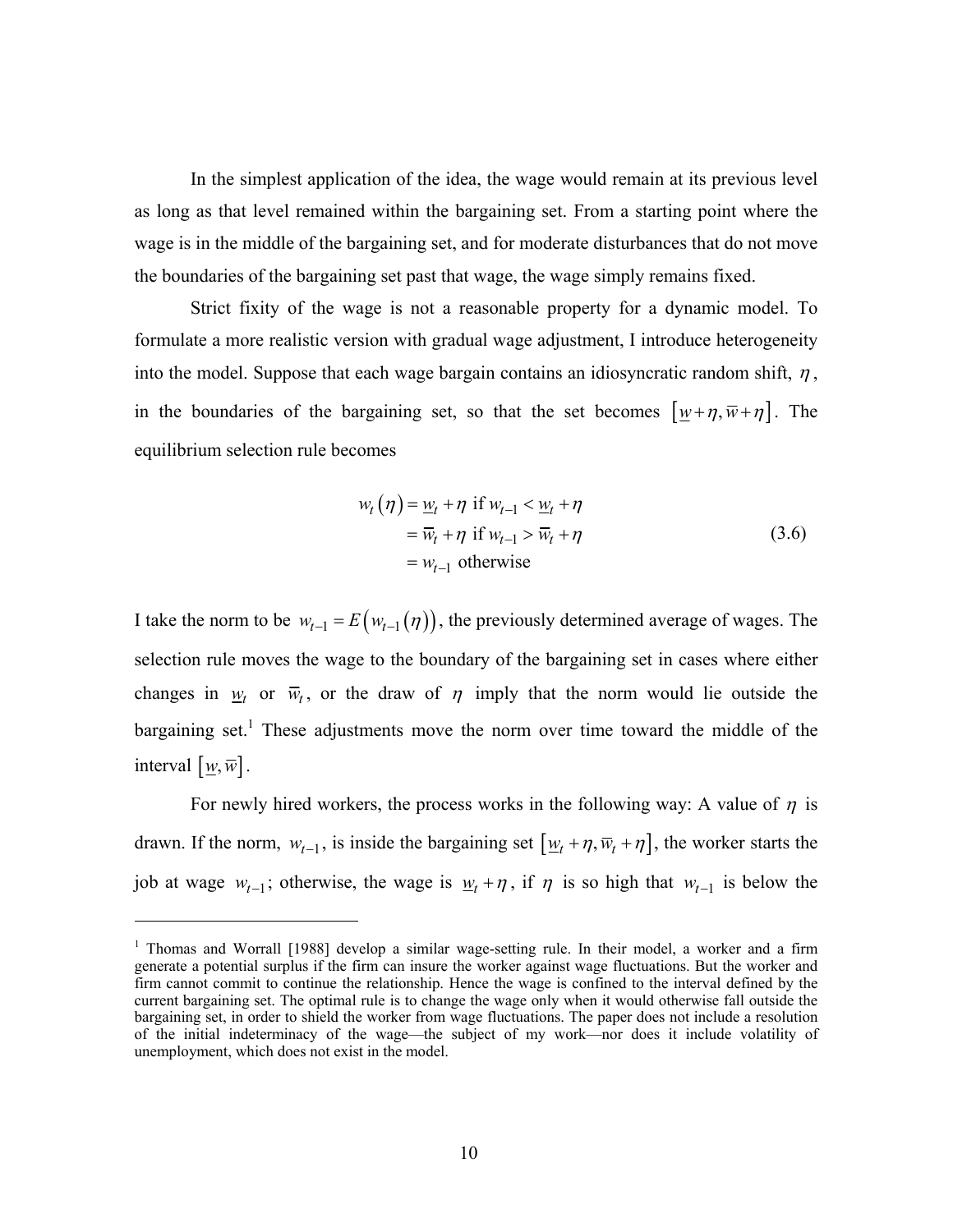lower boundary of the bargaining set, or  $\overline{w}_t + \eta$ , if  $\eta$  is so low that  $w_{t-1}$  is above the upper boundary of the bargaining set. In subsequent periods, new draws of  $\eta$  occur and the wage is the current norm  $w_{t-1}$  if it lies inside the bargaining set or is adjusted to the boundary of the bargaining set.

I assume that  $\eta$  is normally distributed with mean zero and standard deviation  $\sigma$ . Let  $F$  be its cumulative distribution and  $f$  its density and note that

$$
\int_{-\infty}^{x} \eta f(\eta) d\eta = \sigma^2 f(x). \tag{3.7}
$$

The average wage evolves according to

$$
w_{t} = (1 - F(w_{t-1} - \underline{w}_{t})) \overline{w}_{t} + \sigma^{2} f(w_{t-1} - \underline{w}_{t}) +
$$
  
\n
$$
(F(w_{t-1} - \underline{w}_{t}) - F(w_{t-1} - \overline{w}_{t})) w_{t-1}
$$
  
\n
$$
+ F(w_{t-1} - \overline{w}_{t}) \overline{w}_{t} - \sigma^{2} f(w_{t-1} - \overline{w}_{t})
$$
\n(3.8)

Figure 2 shows the relation of the new wage  $w_t$  to the earlier  $w_{t-1}$ . I have exaggerated the standard deviation of the idiosyncratic element and thus overstated the rate of adjustment. At the calibrated rate of adjustment, the two lines would lie almost atop one another.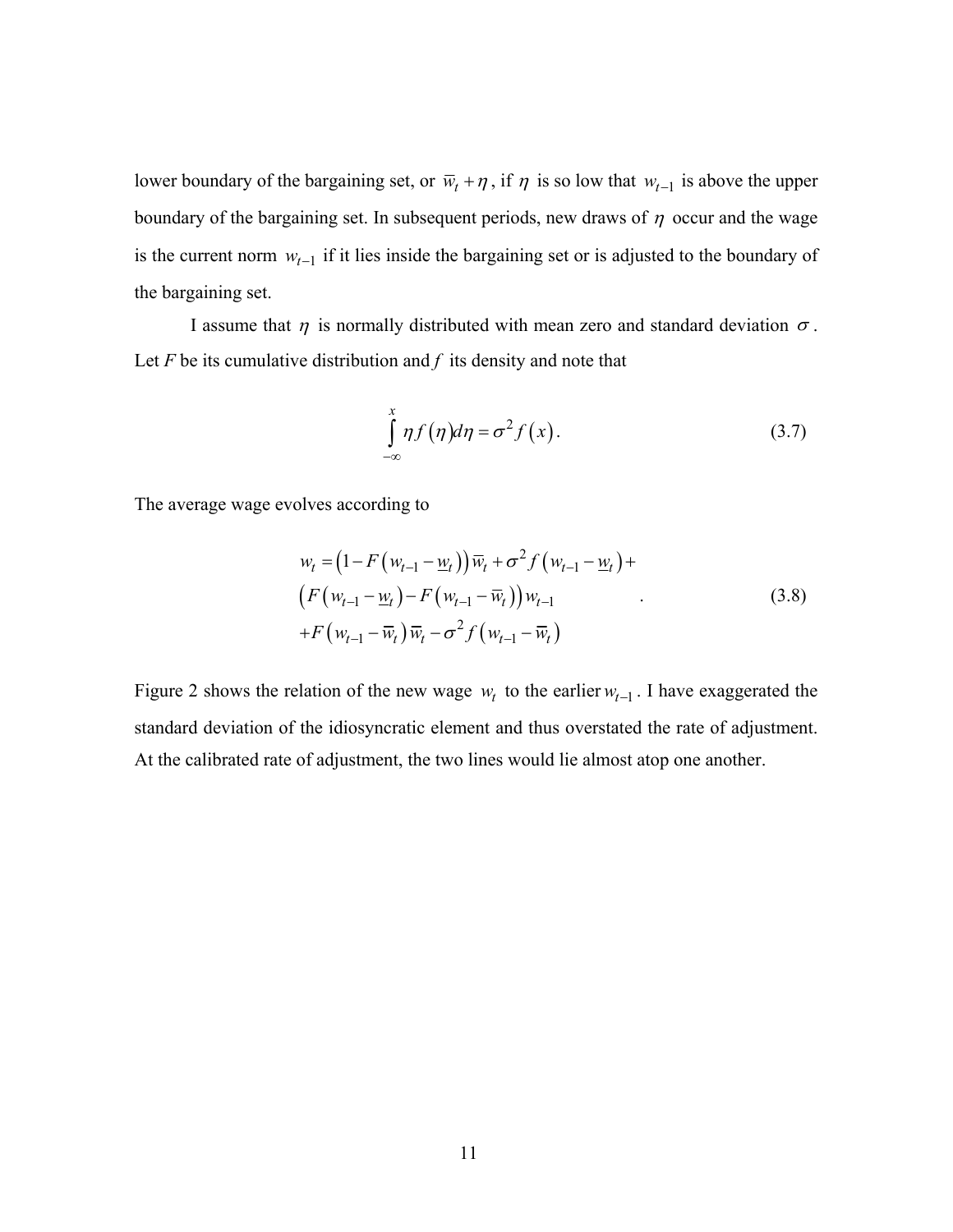

#### **Figure 2. Wage Adjustment Function**

The wage-adjustment function can be expressed in the form

$$
w' = (1 - \chi(w, \underline{w}, \overline{w}))w + \chi(w, \underline{w}, \overline{w})w^*.
$$
 (3.9)

where  $\chi(w, \underline{w}, \overline{w})$  is the adjustment rate and

$$
w^* = \frac{w + \overline{w}}{2} \tag{3.10}
$$

is the symmetric Nash bargain wage rate. In a standard partial-adjustment model, the rate would be a constant. Here, adjustment is more rapid near the boundaries of the bargaining set than in the middle and more rapid if the boundaries are closer together.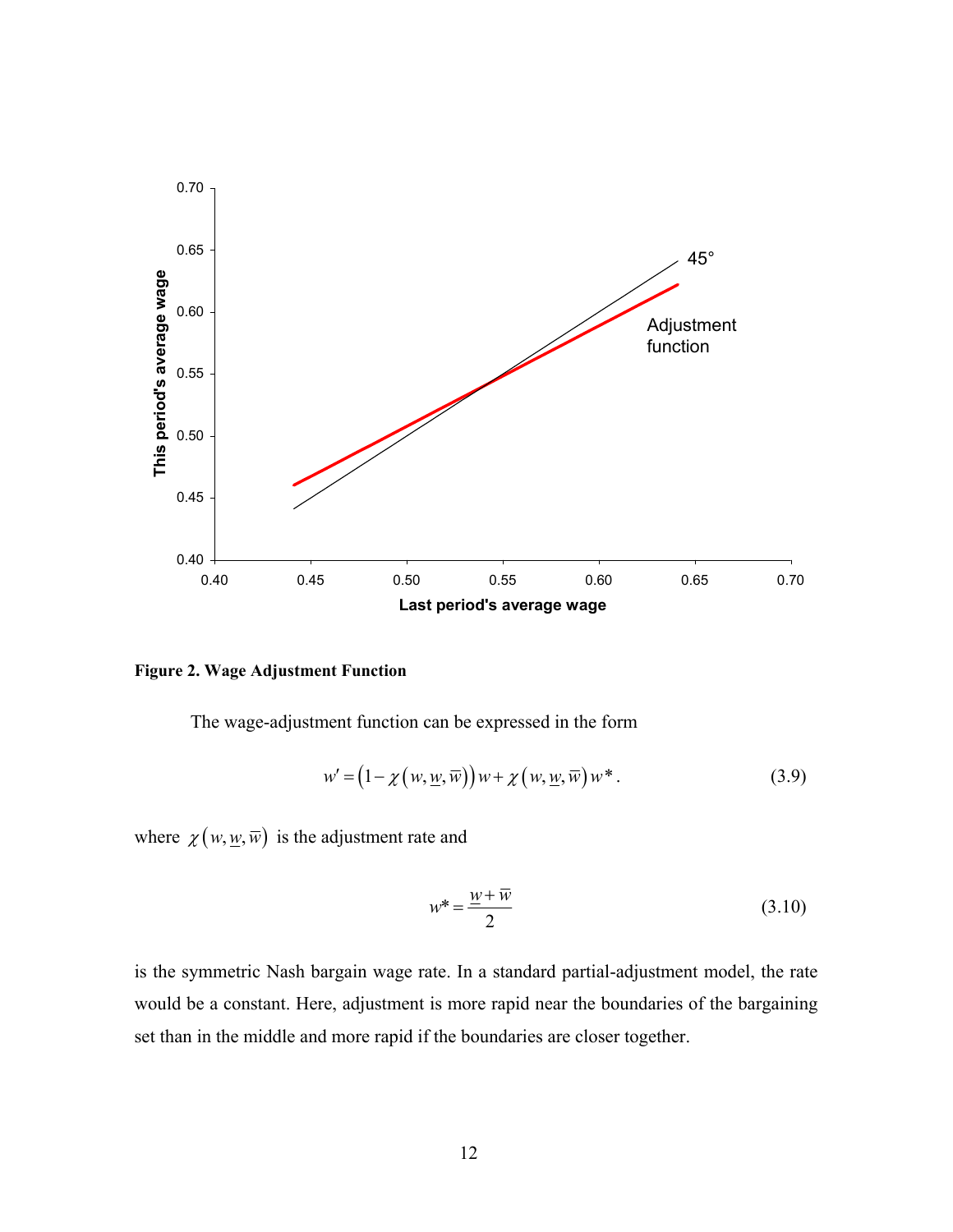### E. Equilibrium

The model is a difference equation in reverse time. From values of  $U_{t+1}$ ,  $E_{t+1}$ ,  $J_{t+1}$ ,  $w_{t+1}$ , and  $x_t$ , equations (3.2), (3.3), and (3.4) give  $U_t$ ,  $E_t$ , and  $J_t$ . These are present discounted values formed recursively. Then the zero-profit condition for time *t,* equation (3.5) can be solved for the new value of the vacancy/unemployment ratio,  $x_{t-1}$ . Finally the wage adjustment equation, (3.8), can be solved for  $w_t$  given  $w_{t+1}$ ,  $w_{t+1}$ , and  $\overline{w}_{t+1}$ . The wage is a state variable that starts at an historical value which I take as the stationary (symmetric Nash bargain) wage for  $p = 1$ . With an infinite horizon, the values of  $U_{t+1}$ ,  $E_{t+1}$ ,  $J_{t+1}$ , and  $W_{t+1}$  would satisfy a transversality condition. To approximate the infinitehorizon case over a finite period of 10 years, I find the terminal wage and associated stationary-state values of  $U_T$ ,  $E_T$ , and  $J_T$  that satisfy the initial condition for the wage. At realistic adjustment rates, this "shooting" problem can be solved easily by trial and error.

To find the resulting paths of unemployment, employment, and vacancies, I iterate forward from the given initial unemployment rate. Suppose that the labor force is normalized at one. Then the law of motion for employment is:

$$
n_{t} = \phi(x_{t-1})u_{t-1} + (1-s)n_{t-1}
$$
\n(3.11)

and unemployment is:

$$
u_t = 1 - n_t \tag{3.12}
$$

The vacancy rate is

$$
v_t = x_t u_t \tag{3.13}
$$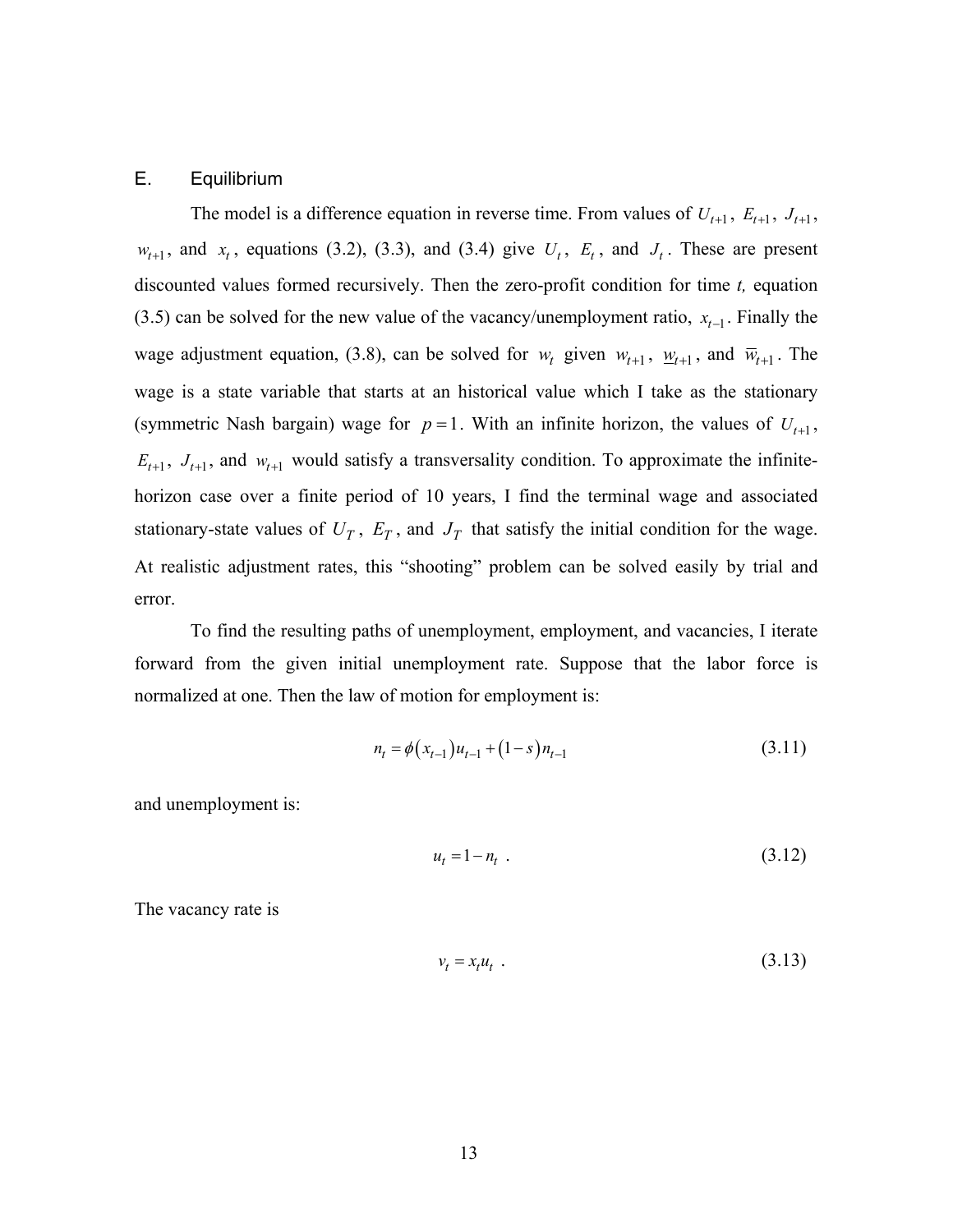# **IV. Parameters**

To estimate the elasticity of the matching function,  $\alpha$ , I use the aggregate data from JOLTS shown in Table 2. I calculate *x* as the ratio of vacancies to unemployment and the job-filling rate as the job-finding rate divided by *x* and estimate the elasticity as the change in the log of the job-finding rate divided by the change in the log of the vacancy/unemployment ratio, *x.* The resulting estimate is 0.765.

|                                                             | December 2000                            | December 2002                            |  |
|-------------------------------------------------------------|------------------------------------------|------------------------------------------|--|
| New hires                                                   | 4.070 million                            | 3.187 million                            |  |
| Unemployed                                                  | 5.264 million                            | 8.209 million                            |  |
| Vacancies                                                   | 4.036 million                            | 2.558 million                            |  |
| Job-finding rate, $\phi$                                    | $0.773$ per month                        | 0.388 per month                          |  |
| Job-filling rate, $\rho$                                    | 1.008 per month                          | 1.246 per month                          |  |
| Unemployment rate, $u$                                      | 3.6 percent                              | 5.7 percent                              |  |
| Vacancy rate, $\nu$                                         | 2.8 percent                              | 1.8 percent                              |  |
| $\boldsymbol{x}$                                            | 0.767 vacancies per<br>unemployed worker | 0.312 vacancies per<br>unemployed worker |  |
| $\alpha$ , elasticity of job finding with<br>respect to $x$ | 0.765                                    |                                          |  |

### **Table 2. Calculations from JOLTS Data**

The model operates at a weekly frequency, to avoid the danger that either the jobfinding rate or the job-filling rate might exceed one. I calibrate to the data shown in Table 3.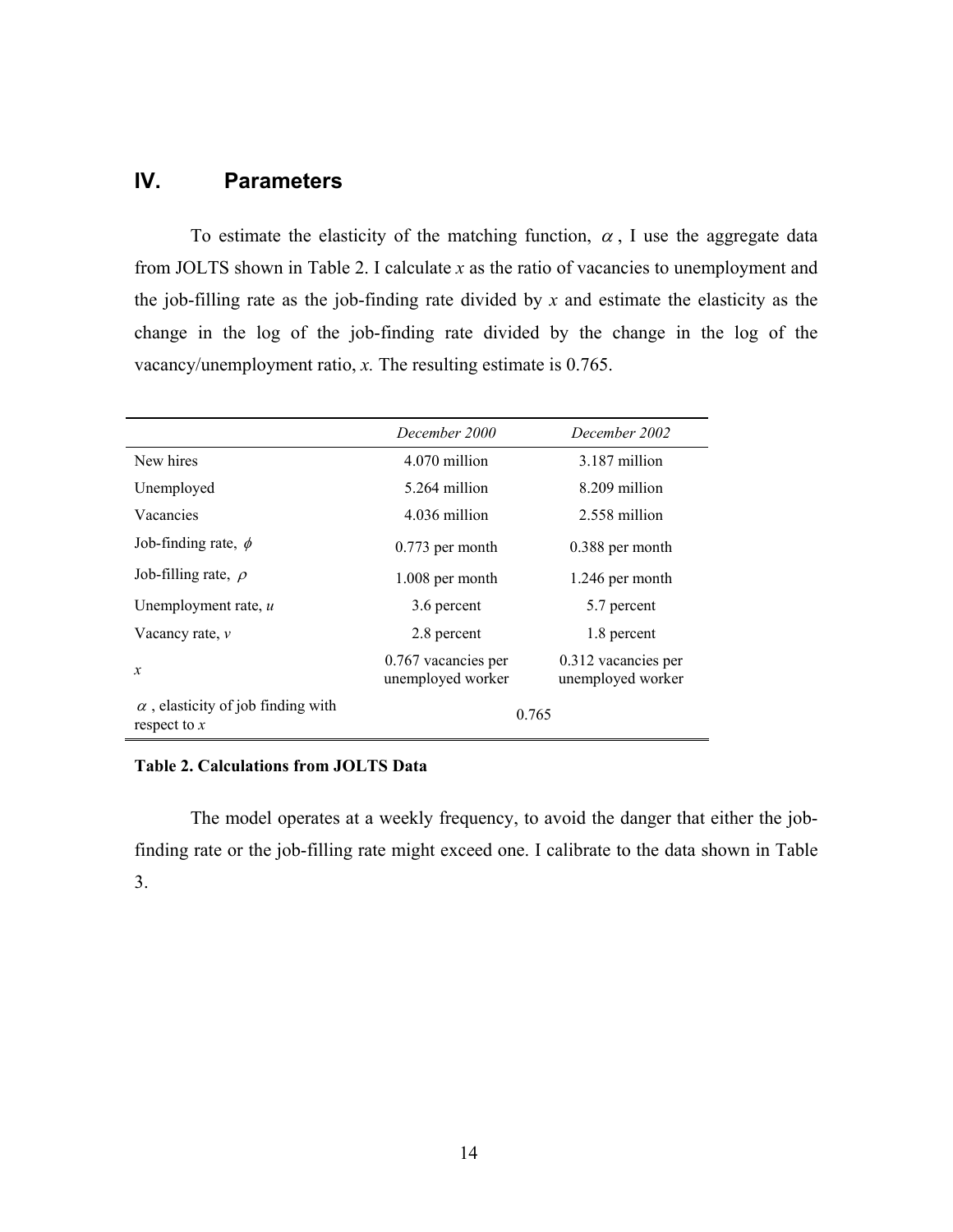| Symbol           | Concept           | Value                                 | <i>Source</i>                          |
|------------------|-------------------|---------------------------------------|----------------------------------------|
| Ø                | Job-finding rate  | $0.62$ per month =<br>$0.14$ per week | JOLTS and Household<br>Survey          |
| ν                | Vacancy rate      | 0.028                                 | <b>JOLTS</b>                           |
| $\boldsymbol{u}$ | Unemployment rate | 0.056                                 | Household Survey<br>historical average |

**Table 3. Data from U.S. Labor Market** 

Notice that the value of the vacancy/unemployment ratio,  $x$ , is 0.5. I calibrate or estimate the parameters as shown in Table 4.

| Parameter        | Interpretation                                                                                  | Value    | Source                                                                                      |
|------------------|-------------------------------------------------------------------------------------------------|----------|---------------------------------------------------------------------------------------------|
| $\omega$         | Efficiency of matching                                                                          | 0.212    | Calibration                                                                                 |
| $\boldsymbol{S}$ | Weekly separation rate                                                                          | 0.00815  | Calibration                                                                                 |
| λ                | Flow value while searching<br>(leisure or unemployment<br>compensation)                         | 0.4      | Corresponds to a flow value while<br>searching that is about 75 percent of the<br>flow wage |
| $\mathcal{C}$    | Flow cost of other inputs                                                                       | 0.45     | Approximate labor share in revenue in<br>typical industry                                   |
| $\boldsymbol{k}$ | Flow cost of a vacancy                                                                          | 0.255    | Calibration                                                                                 |
| β                | Discount factor                                                                                 | 0.999014 | Corresponds to 5 percent annual rate                                                        |
| $\sigma$         | Standard deviation of<br>idiosyncratic shift of the<br>boundaries of the wage<br>bargaining set | 0.23     | Roughly matches persistence of<br>unemployment, assuming a random<br>walk for price         |

#### **Table 4. Calibration and Estimation of Parameters**

I normalize the stationary level of the price, *p*, to one. The calibration solves the 9 equations: (3.1) through (3.5) and (3.10) through (3.13). The solution gives the stationary values of four endogenous variables: *U*, *E*, *J*, and *w* and three calibrated parameters:  $\omega$ , *s*, and *k* (I treat the separation rate, *s*, as a calibrated parameter even though it can be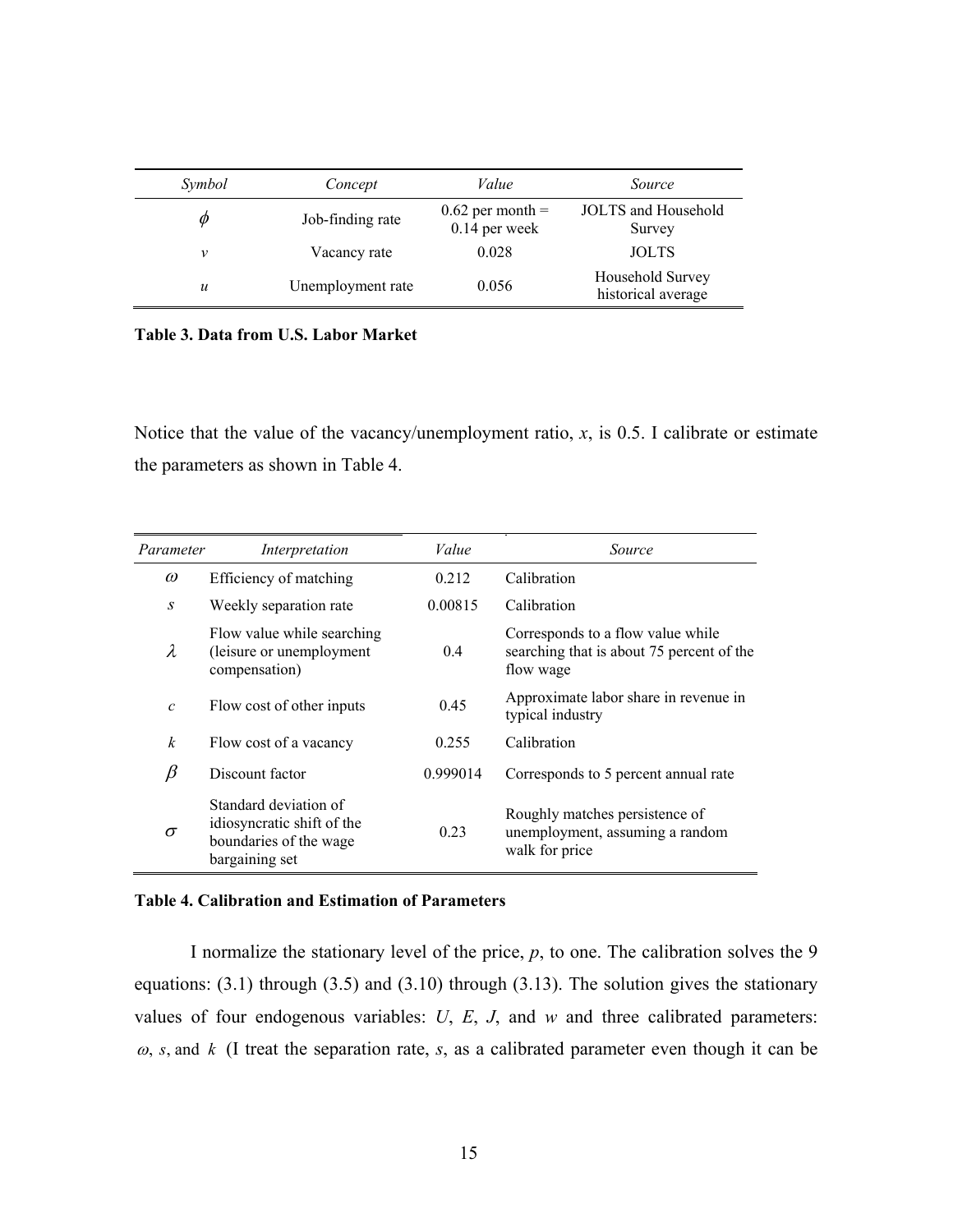found in JOLTS in order to make the stochastic equilibrium condition, equation (3.11) without time subscripts, hold exactly).

| Variable | Interpretation                        | Value |
|----------|---------------------------------------|-------|
| U        | Value while searching                 | 539.7 |
| E        | Value of future work while<br>working | 540.5 |
| $\cdot$  | Value of worker to the firm           | 0.91  |
| w        | Wage                                  | () 54 |

The values of the variables are shown in Table 5.

**Table 5. Stationary Values of Endogenous Variables** 

# **V. Properties of the Model**

### A. The Stationary State

The model keeps wages essentially constant in the short run. Strict constancy of the wage would result in extreme sensitivity of the stationary-state unemployment and vacancies to changes in the product price, as shown in Figure 3.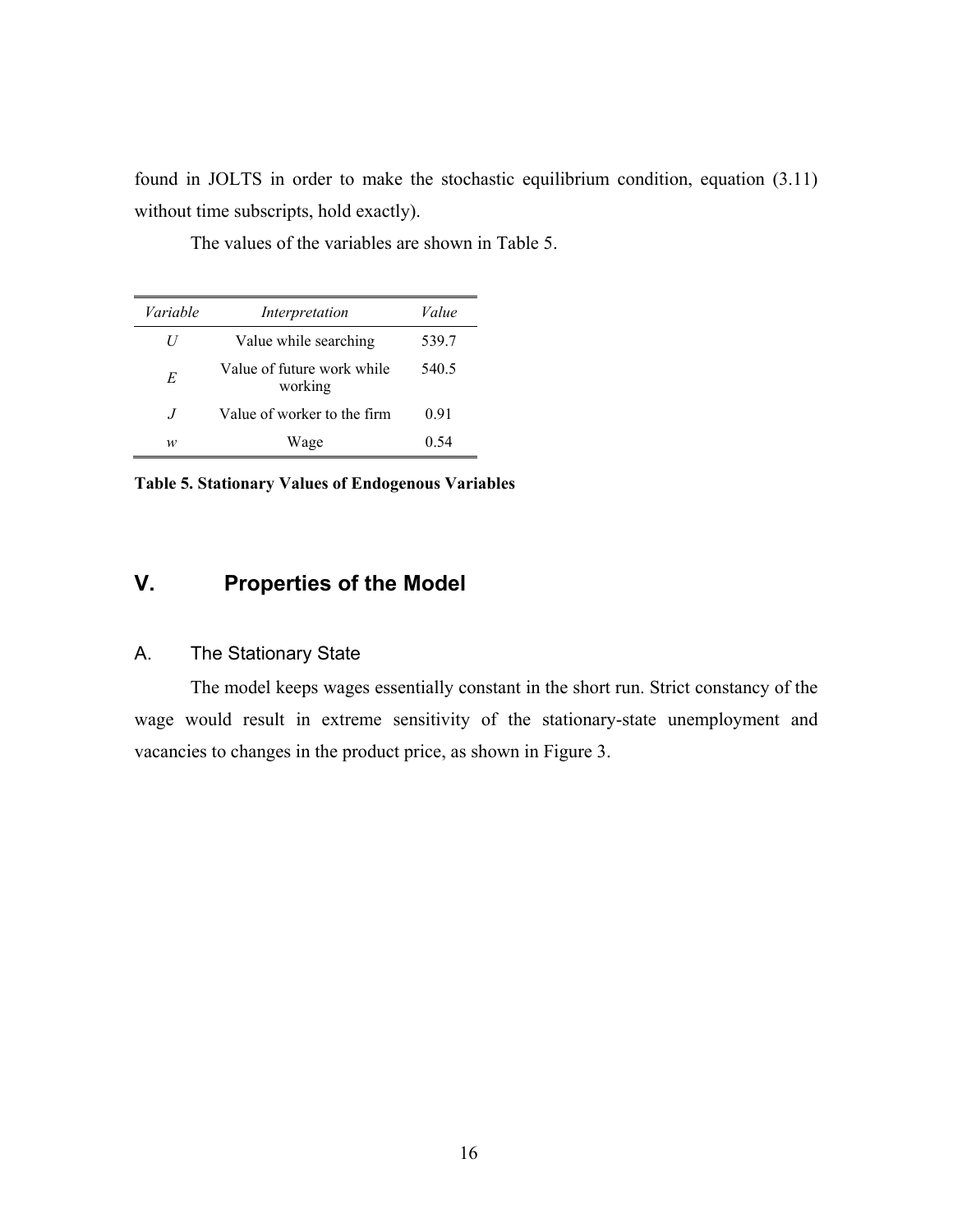

**Figure 3. Stationary-State Relations among Price and Job Finding, Vacancy, and Unemployment Rates, Fixed Wage** 

The relations abstracts from transitory dynamics and from effects from changing driving forces. At a higher product price in relation to the fixed wage, employers put more resources into recruiting because they receive a higher fraction of the surplus. Consequently, the job-finding rate is higher and the unemployment rate is lower.

The curves in Figure 3 display properties that are central to the view of the labor market embodied in the model. Although the full model takes account of the aspects of the labor market not considered in the figure—matching dynamics and the effects of expected future changes in driving forces—the curves tell the main story of the model. If product demand is weak, unemployment rises. The rise occurs because the rate of flow out of unemployment falls.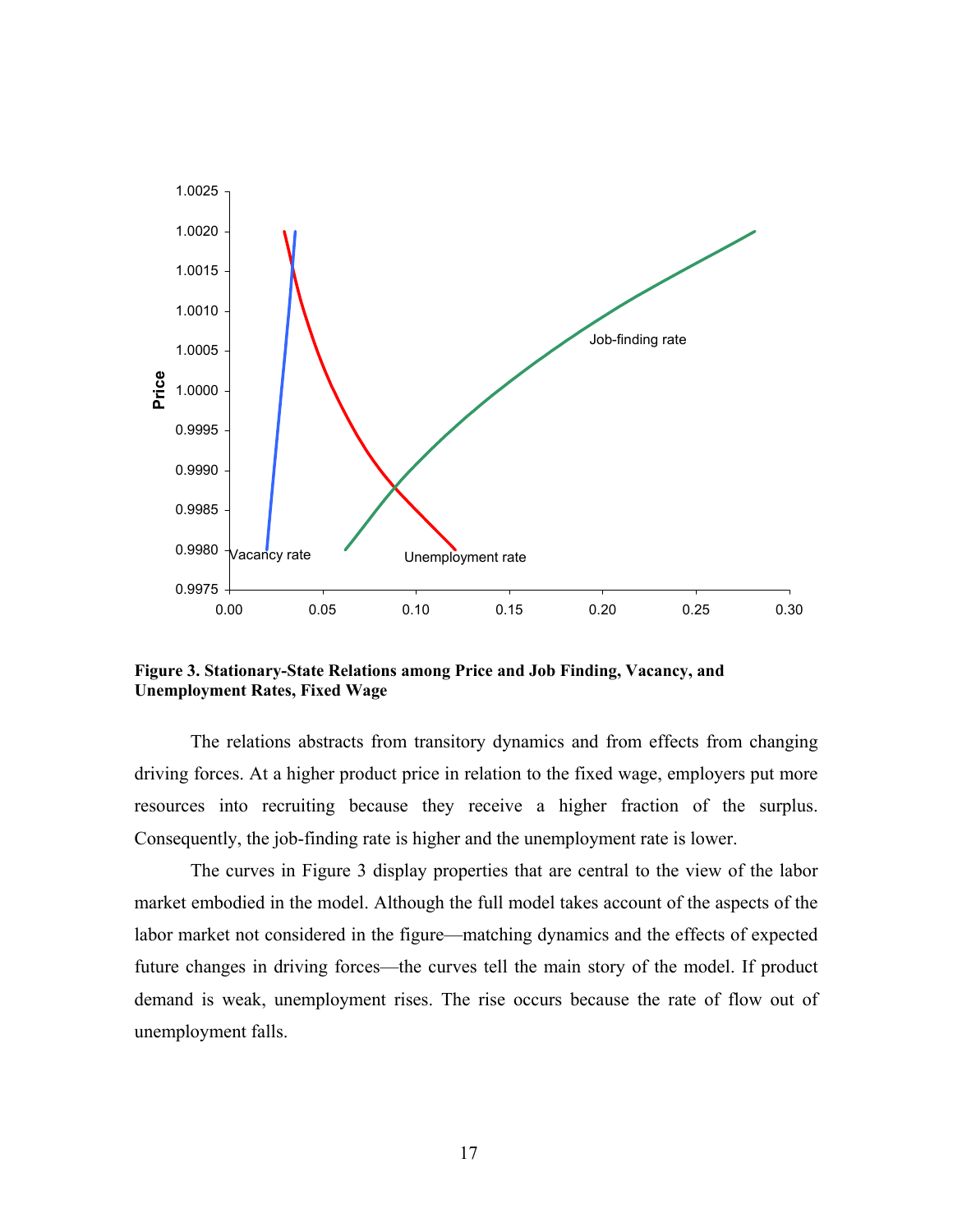The high sensitivity of labor-market conditions to the product price when the wage is fixed arises for the following reason: The gross value that an employer achieves from a success in recruiting is

$$
V = J + p - c - w \tag{3.14}
$$

Recruiting cost exhausts this value in equilibrium. The response of recruiting effort—and therefore of conditions in the labor market—depends on the change in *V* induced by a change in *p*.  $J + p - c$  is the present value of the profit margin earned by a worker in the course of the job and, with exogenous separation, does not depend on any other variables in the model. In the calibration,  $\frac{dJ}{d}$ +1=104.92 *dp*  $+1 = 104.92$ . With the wage held constant, there is no offset from a wage change and  $\frac{dV}{dp}$  = 104.92, resulting in large changes in recruiting effort. The elasticity of *V* with respect to *p* is well over 50, as the level of *V* is 0.9. By contrast, with a symmetric Nash wage bargain, as in the DMP model, almost all of this increased profit goes into wages, because a higher *p* raises both <u>*w*</u> and  $\overline{w}$ , so  $\frac{dw}{dp} = 0.99$ and  $\frac{dV}{dp}$  = 1.6. The price change has little effect on the employer's gross value and thus little effect on recruiting effort.

The sensitivity of recruiting effort to the product price depends on the distribution of rents between workers and employers. If every employer makes take-it-or-leave-it offers to its workers and captures all the rent, workers are indifferent between unemployment and employment and their wage is the present value of  $\lambda$  for the duration of the job. Employers have large incentives to recruit workers at all times, but the elasticity of the gross value is unity and the response of recruiting effort to price changes is not very elastic. Thus the high amplification of price or productivity shocks that occurs in the model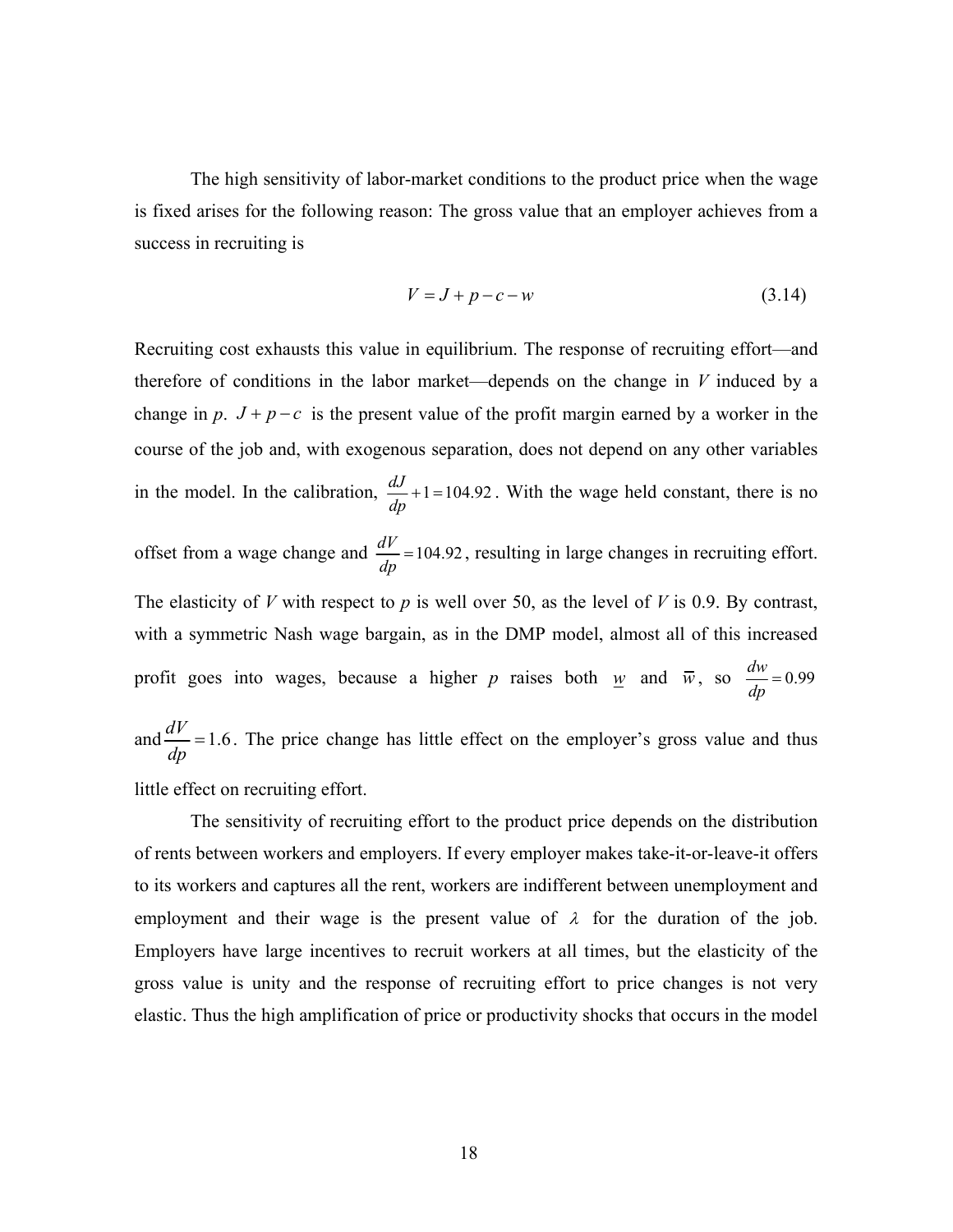depends on the assumption that the typical workers shares a significant fraction of the joint surplus from the employment relationship.

#### B. Dynamic Response to Permanent Price Shock

I calculate the responses to a permanent price shock. The price jumps from 1 to  $1+\Delta$  in the first period and remains at the new level. I start the calculations at the stationary distribution of the labor force between employment and unemployment (94.4 percent and 5.6 percent). Figure 4 shows the response of the unemployment and jobfinding rates to a tiny price reduction of 0.1 percent. A standard deviation of the idiosyncratic element of wage setting of  $\sigma = 0.23$  reproduces the persistence of U.S. unemployment, in the sense that unemployment declines to half its maximum level after 30 months. The thin line that tracks unemployment except at the outset is the stochastic equilibrium unemployment rate, *t s*  $\phi_t + s$ —the unemployment rate that would prevail if the

job-finding rate remained constant at its current value and the labor market reached stochastic equilibrium. The two curves differ materially only for the first few months. Except for the period just after a shock, it is safe to interpret the labor market as in stochastic equilibrium.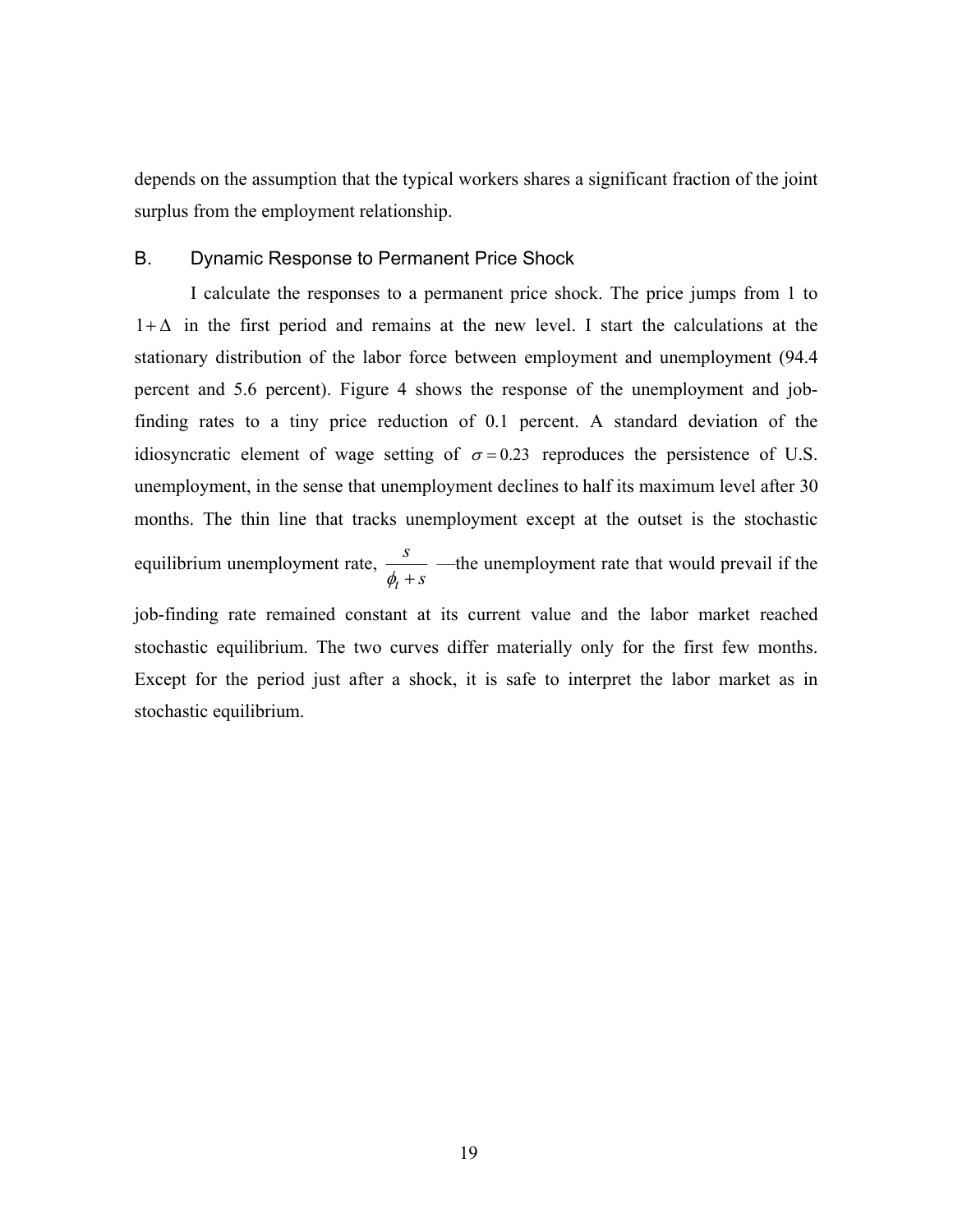

**Figure 4. Response to Permanent Price Change in the Model with Wage and Matching Friction** 

As soon as the price drops, the labor market slackens—the job-finding rate falls from its normal level just above 14 percent per week to about 12 percent per week. With a constant inflow to unemployment and a diminished outflow, unemployment builds rapidly to a maximum of about 6.7 percent. The wage moves downward from the start, so the jobfinding rate rises continuously. At about 7 months, improved job finding and higher unemployment combine to equate the outflow from unemployment to the exogenous inflow and unemployment reaches its maximum. From that point forward, further improvements in job finding bring the unemployment rate back down to its new stationary value slightly above the old stationary value of 5.6 percent (because the product price is permanently 0.1 percent lower). Notice that the overall dynamics of the model are second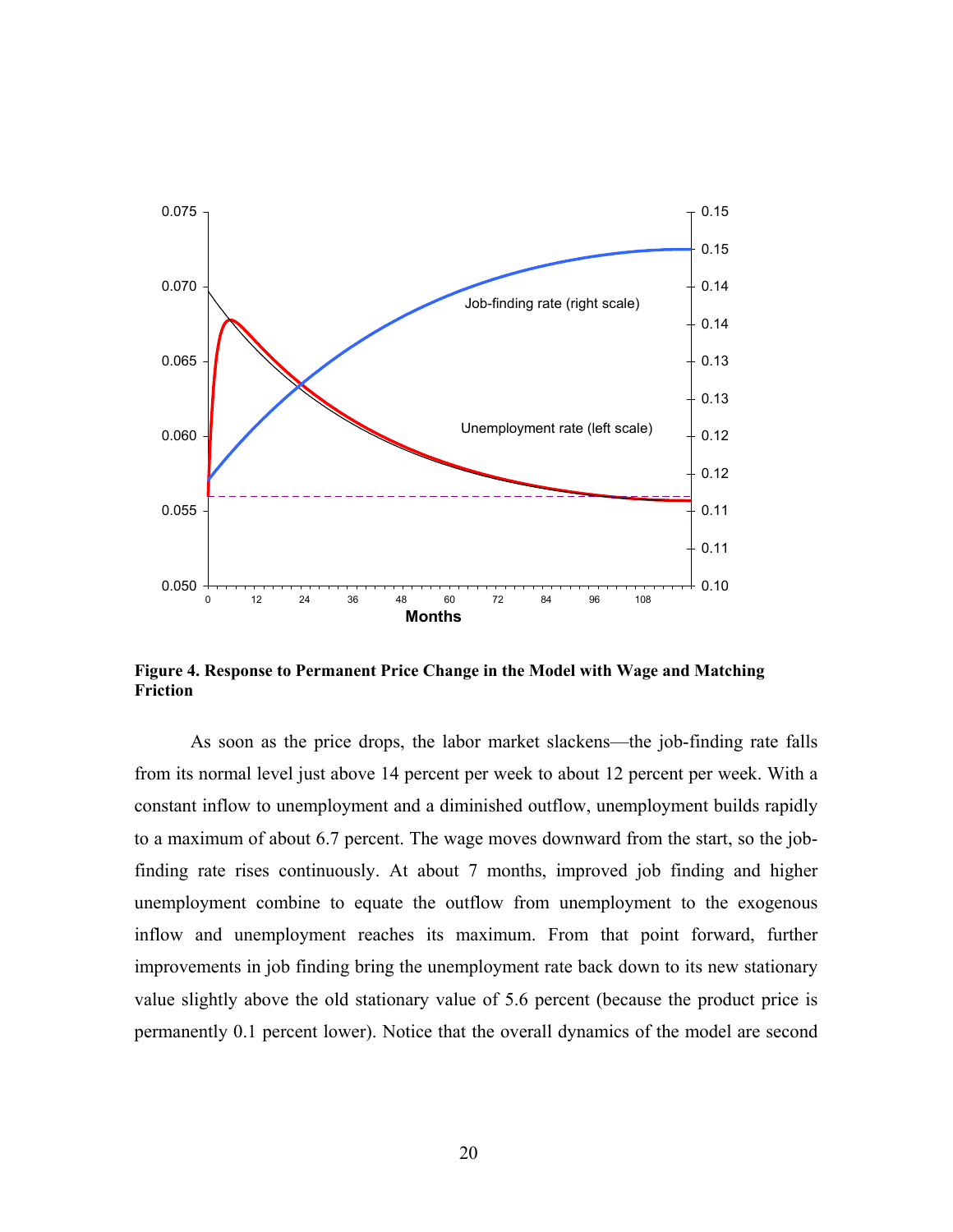order and unemployment overshoots later in the adjustment process, though only slightly. At the 10-year cutoff in the figure, unemployment is still a bit below the old stationary level of 5.6 percent.

### C. The Adjustment Rate

When the standard deviation of the idiosyncratic shift of the boundaries of the bargaining set is 0.23, the weekly adjustment rate  $\chi(w, \underline{w}, \overline{w})$  defined in equation (3.9) is only 0.00006. The corresponding annual adjustment rate is 0.3 percent. Recessions would last almost forever if this rate actually controlled the movement of the wage to its new stationary value after a price or productivity shock. But the effective adjustment rate is fast enough to generate the response shown in Figure 4. The reason is the extreme sensitivity of *w* and  $\bar{w}$  to the difference between the price and the wage paid. A small decrease in the price lowers the job-finding rate and thus lowers the unemployment value, *U*, that determines *w*. As discussed earlier, the lower price also lowers the value of the worker to the firm, *J*, and thus lowers the firm's reservation wage  $\bar{w}$ . The derivative of 2  $\frac{w + \overline{w}}{2}$  with respect to  $p$  in the stationary state is 255. The response shown in Figure 4 combines a large initial downward movement of *w* and  $\overline{w}$  resulting from the price decline and the tiny adjustment rate  $\chi(w, w, \overline{w})$  to generate a realistic movement of the wage and the

500 toward their new stationary values.

### D. Comparison to the Same Model with Nash Wage Bargain

A model in the DMP family can be created by replacing the wage determination process developed above with a symmetric Nash wage bargain,

unemployment. Each small adjustment in the wage moves *w* and  $\overline{w}$  closer by a factor of

$$
w_t = \frac{w_t + \overline{w}_t}{2} \tag{3.15}
$$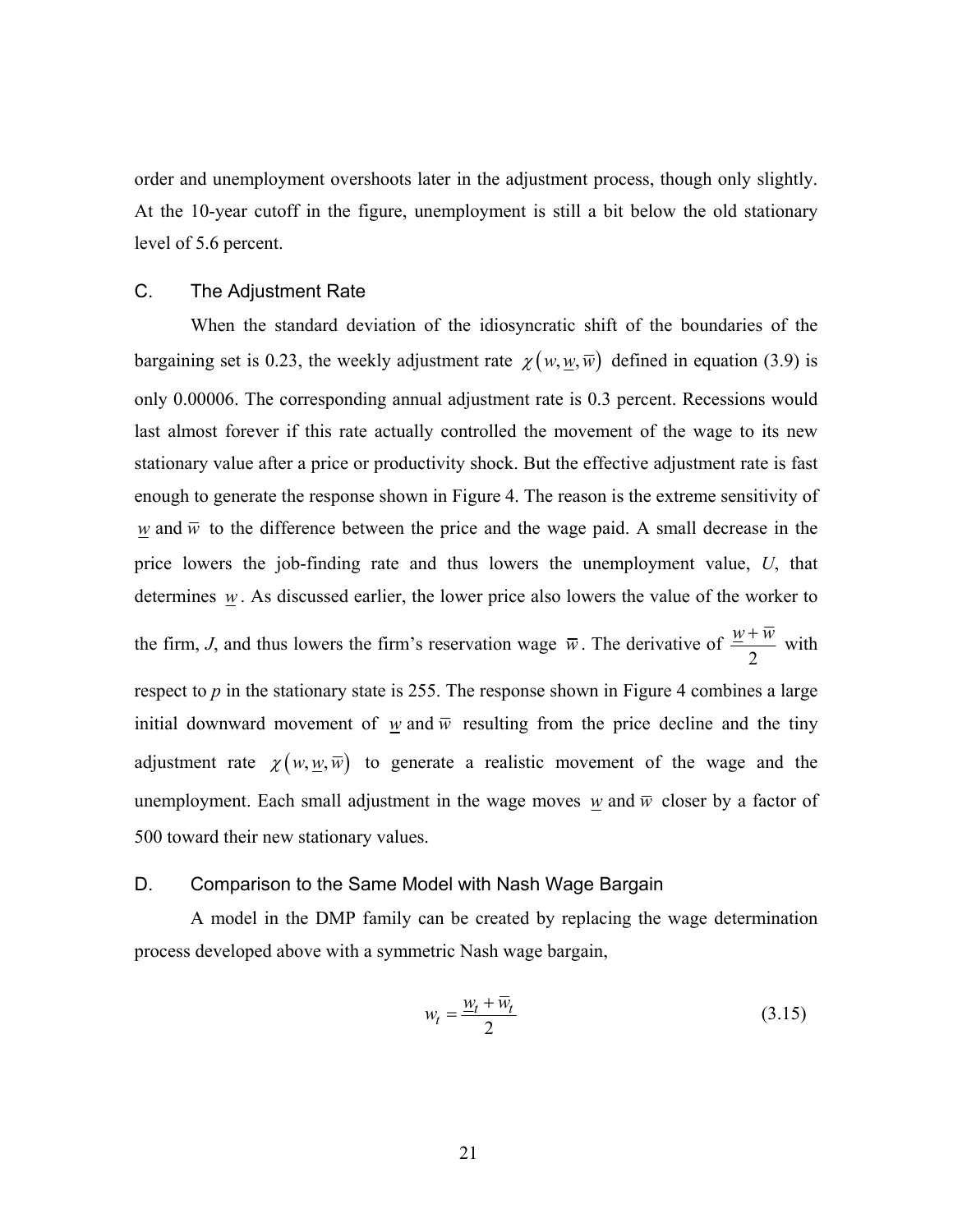

Figure 5 shows the relations between the product price, *p*, and the job finding, and unemployment rates in the stationary state.

**Figure 5. Stationary-State Relations among Price and Job Finding, Vacancy, and Unemployment Rates** 

Figure 5 displays the property of the DMP model stressed by Shimer [2003] and Veracierto [2002]—large movements in the driving forces are needed to explain observed movements in unemployment. In their models, the driving force is productivity. The variable *p* in this model could be interpreted as productivity instead of the product price. In addition, responses to changes in input prices would be essentially the same as for product prices. A change of several percent in *p* is required to change unemployment by one percentage point. Observed movements in productivity or in price-cost margins are typically nowhere near that large.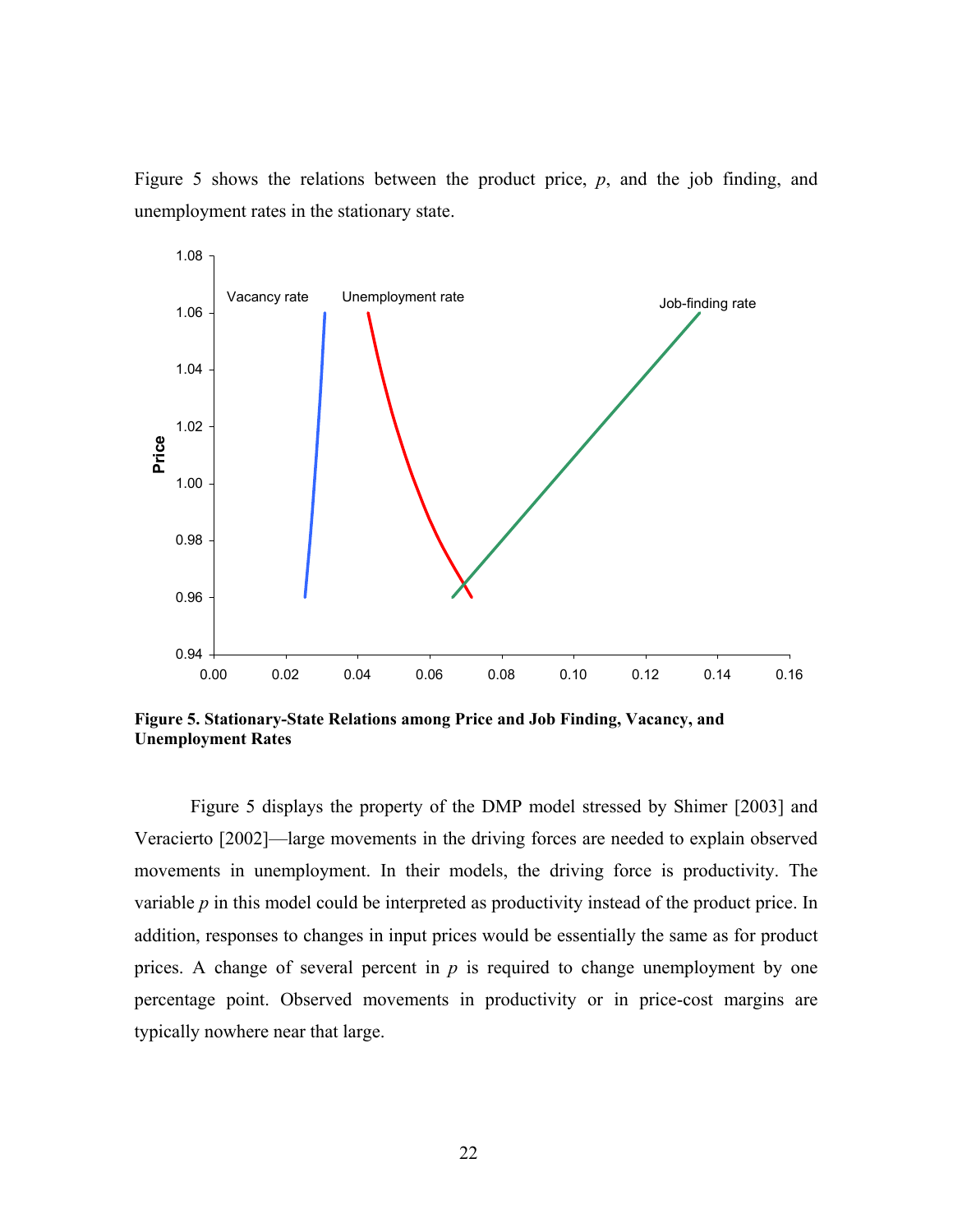Figure 6 shows the dynamic responses to a permanent downward price shock of 4 percent. Unemployment rises rapidly to its new permanently higher level. The job-finding rate drops immediately to its new permanent level. The vacancy rate (not shown) moves in the same way as the job-finding rate. Except for the transitory dynamics from matching, the DMP model lacks the dynamics of the wage-friction model—conditions in the labor market, as measured by the job-finding rate, the job-filling rate, or the vacancy rate, move immediately to their new stationary levels. In order to generate realistic impulse responses, resembling those in Figure 4 for the wage-friction model, the DMP model must invoke persistent but non-permanent movements of the driving force.



**Figure 6. Responses in the DMP model to Four-Percent Price Decrease** 

Figure 6 confirms that the response functions are unrealistic in an important respect—a relatively large impulse is needed to account for the movements of the job-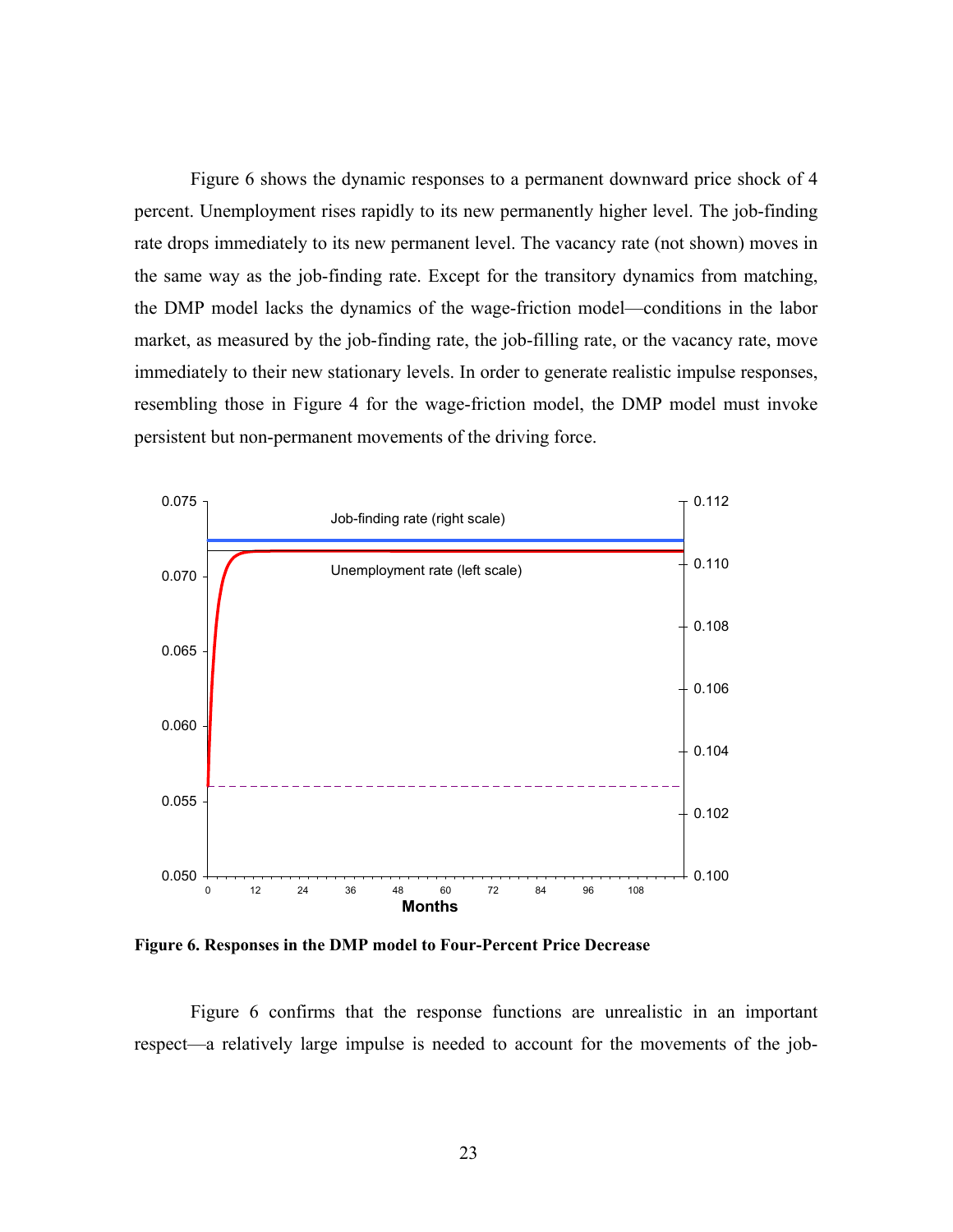finding and unemployment rates that occur in a typical recession. The reason is that changes in the product price have modest effects on the match surplus, which is 1.84 at  $p =$ 1 and 1.77 at *p* = 0.96. Employers recruit workers on the expectation of receiving half the surplus. Their recruiting efforts do not fall very much with *p*, so the job-finding rate does not fall much either. Unemployment rises relatively little unless the decline in *p* is large.

# **VI. More Elaborate Wage Norms**

Friedman [1968] and Phelps [1967] launched a rich literature on inertia in wage and price determination. They pointed out that the wage determination process would probably adapt to persistent inflation and thereby offset the tightening of the labor market that a simple model of inertia would predict. Experience in many countries in the ensuing three decades generally confirmed this proposition. The wage-adjustment process summarized in equation (3.9) could be augmented with a term that raised the wage norm by enough each period to incorporate adaptation to persistent inflation.

This is also an appropriate point to note that the wage-adjustment process is sensitive to the units in which wages are set. Equation (3.9) implies quite different outcomes if the wage is measured in money terms rather than in real terms. Both interpretations are consistent with the underlying idea that wage determination is an equilibrium selection issue within the bargaining set implied by the matching model.

One important branch of the literature following Friedman and Phelps—notably Lucas [1972]—associated the inertial element of wage determination with expectations. In Lucas's model, lags in the availability of information resulted in inertia in the sense of reliance in part on older information to solve a problem of inference about the current state of the economy. Subsequently many practical economists equated the inertial term with expected inflation. This view has proven to be something of a straitjacket. The amount of inertia implies long lags in the formation of expectations, as if participants in wage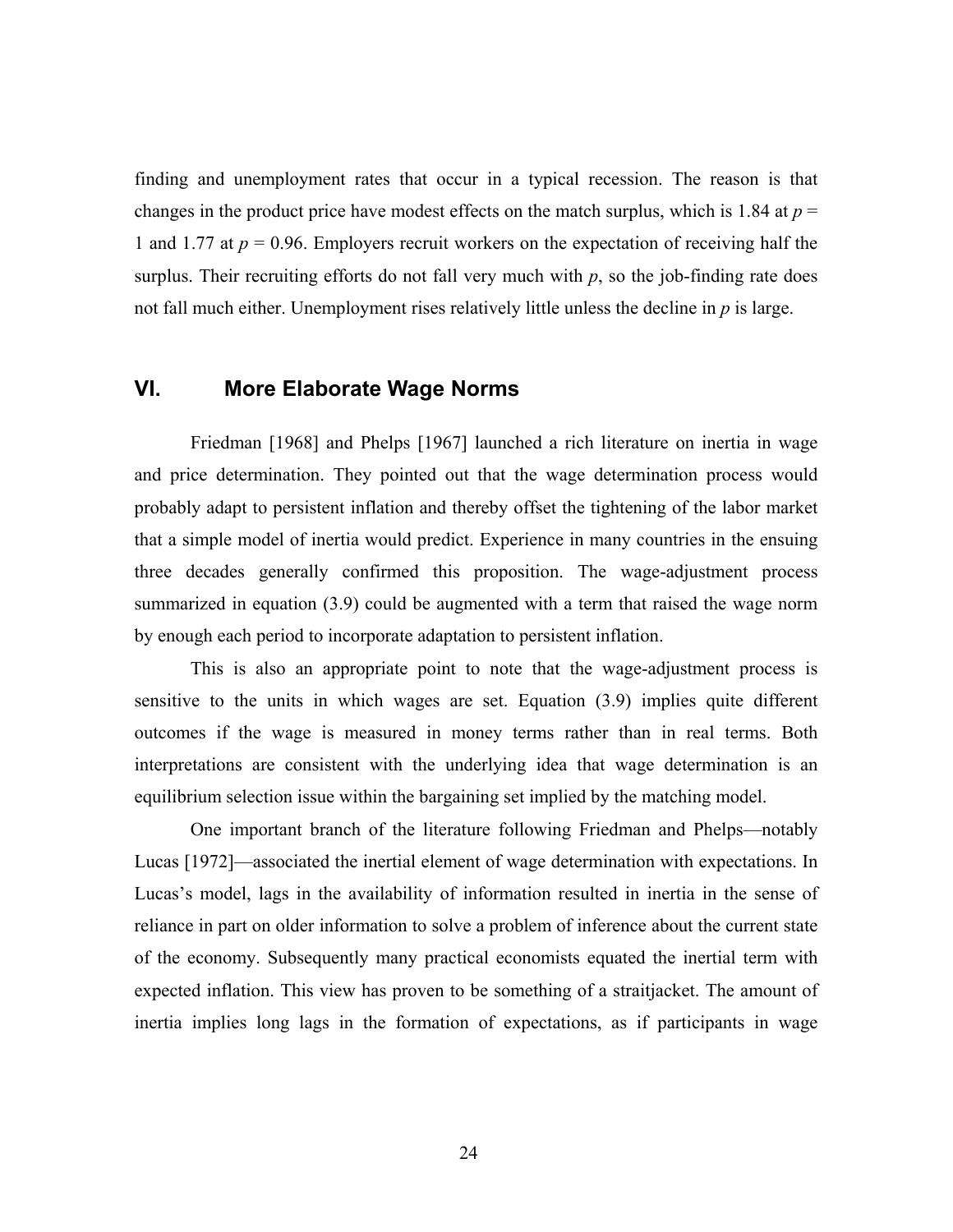determination were forced to use truly stale information despite the ready availability of recent information. The notion that a wage norm adapts gradually to past experience seems a more promising way to understand inertia.

The wage norm also may help understand episodes in wage determination that do not fit the expectation view at all. Episodes of discrete, sudden regime change—such as those documented by Sargent [1982]—seem to break the connection of wage and price determination to history. These episodes do not fit econometric models based on expectation formation. The notion of a wage norm is sufficiently flexible to include rapid change in times of clear breaks in policy.

The wage-friction model developed in this paper, based on a wage norm as an equilibrium selection mechanism, achieves a strict standard of predictive power in one respect—that the wage never falls outside the bargaining set—but is permissive with respect to wage-determination mechanisms that keep the wage inside the bargaining set. Application of the model in practice needs to be guided by evidence about actual wage determination, because theory is unrestrictive apart from the role of the bargaining set.

## **VII. Concluding Remarks**

Strong evidence supports the following view of fluctuations in employment and unemployment: When the labor market is tight and unemployment is low, employers devote substantial resources to recruiting workers. Job-finding rates for the unemployed are high. By contrast, when the market is slack and unemployment is high, employers recruit less aggressively and job-finding rates are low. Data on help-wanted advertising, vacancies, and unemployment confirm these relations. Further, transitions from strong markets with low unemployment and high vacancies to weak markets with high unemployment and low vacancies seem to occur without large measurable changes in driving forces. Rather, small shocks stimulate large responses of unemployment.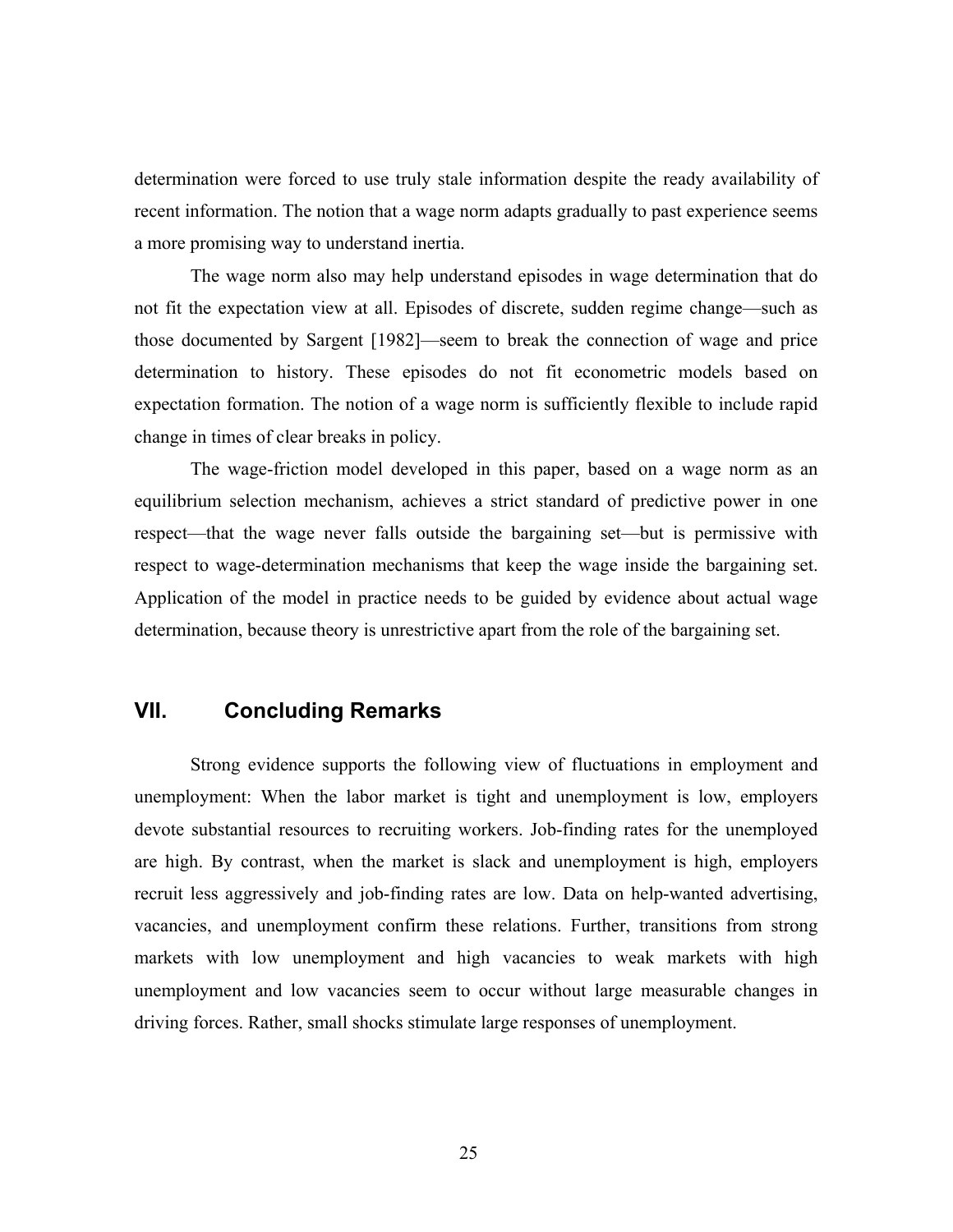I have offered a model of fluctuations in the labor market that mimics all of these properties. In the model, the labor market becomes slack when recent events have lowered the benefit to the employer from hiring. These events, such as a small decline in productivity or a small rise in input prices, substantially reduce the payoff to hiring during the time when wage friction inhibits the offsetting movement of the wage. The friction is plausible, because it occurs only within the range where the wage does not block efficient bargains from being struck and maintained. The outcome of the bargain between worker and employer is fundamentally indeterminate and the wage friction is an equilibrium selection mechanism. The friction can be interpreted in terms of a wage norm that provides the equilibrium selection function.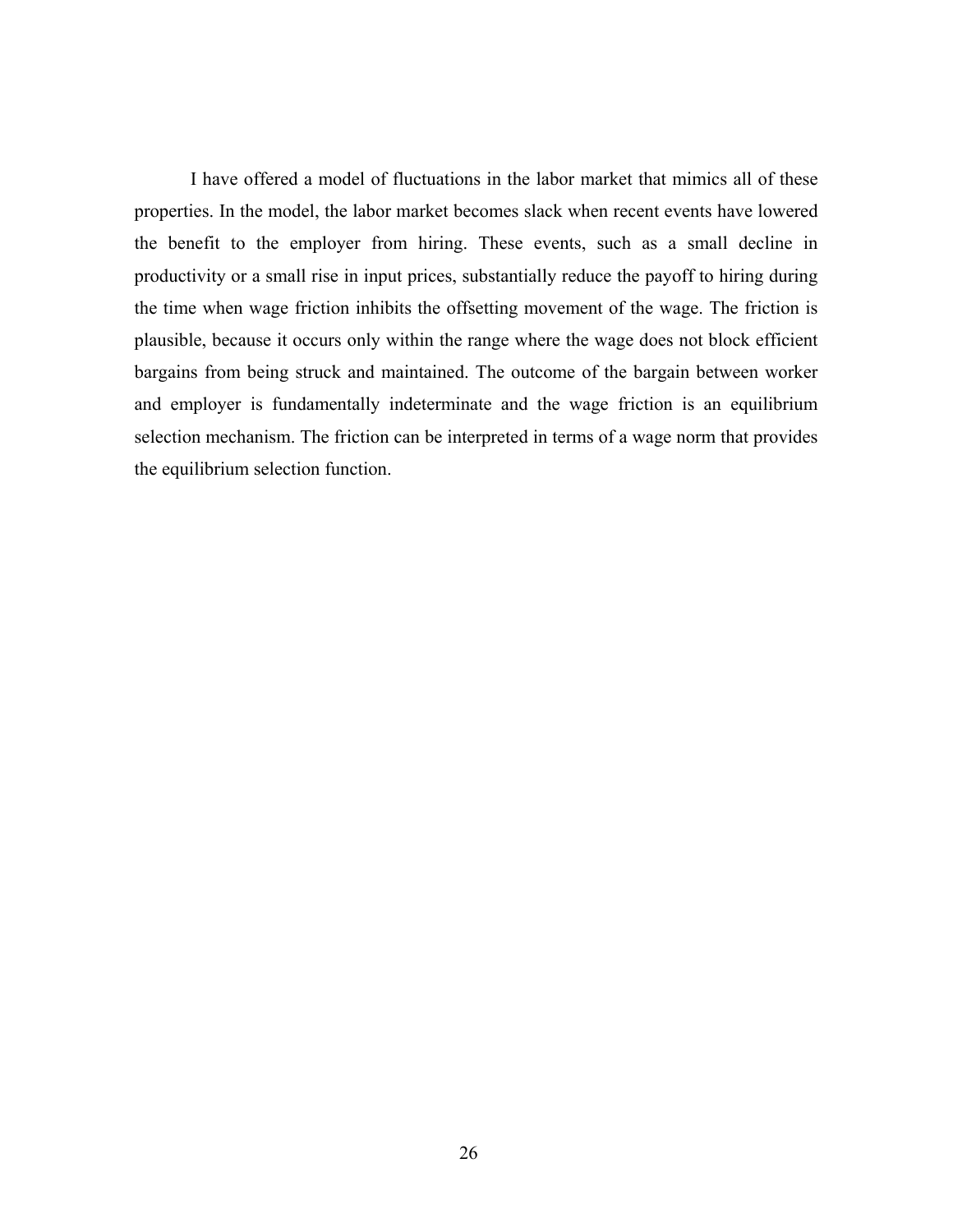### References

- Abraham, Katharine G., and Katz, Lawrence F. 1986. "Cyclical Unemployment: Sectoral Shifts or Aggregate Disturbances?" *Journal of Political Economy* 94(3) Part 1: 507-522. June.
- Akerlof, George A., Dickens, William T., and Perry, George L. 1996. "The Macroeconomics of Low Inflation" *Brookings Papers on Economic Activity*  1996(1): 1-59.
- Barro, Robert J. 1977. "Long-Term Contracting, Sticky Prices, and Monetary Policy," Journal of Monetary Economics 3(3):305-316. July.
- Bewley, Truman. 1999. *Why Wages Don't Fall During a Recession.* Cambridge: Harvard University Press.
- Blanchard, Olivier Jean and Diamond, Peter A. 1990. "The Cyclical Behavior of the Gross Flows of U.S. Workers" *Brookings Papers on Economic Activity*, 1990(2): 85-143.
- Calvo, Guillermo A. 1983. "Staggered Prices in a Utility-Maximizing Framework," *Journal of Monetary Economics* 12(3): 383-398. September.
- Chatterjee, Kalyan, and Samuelson, William F. 1983. "Bargaining under Incomplete Information" *Operations Research* 31: 835-851.
- Diamond, Peter A. 1982. "Aggregate Demand Management in Search Equilibrium" *Journal of Political Economy* 90: 881-894. October.
- Friedman, Milton. 1968. "The Role of Monetary Policy" *American Economic Review* 58(1): 1-17. March.
- Lucas, Robert E., Jr. 1972. "Expectations and the Neutrality of Money" *Journal of Economic Theory* 4(2): 103-124. April.
- Mortensen, Dale T. 1982. "Property Rights and Efficiency in Mating, Racing, and Related Games," *American Economic Review* 72: 968-979.
- Myerson, Roger B., and Mark A. Satterthwaite. 1983. "Efficient Mechanisms for Bilateral Trading" *Journal of Economic Theory* 29: 265-281.
- Nash, John. 1953. "Two-Person Cooperative Games" *Econometrica* 21(1): 128-140. January.